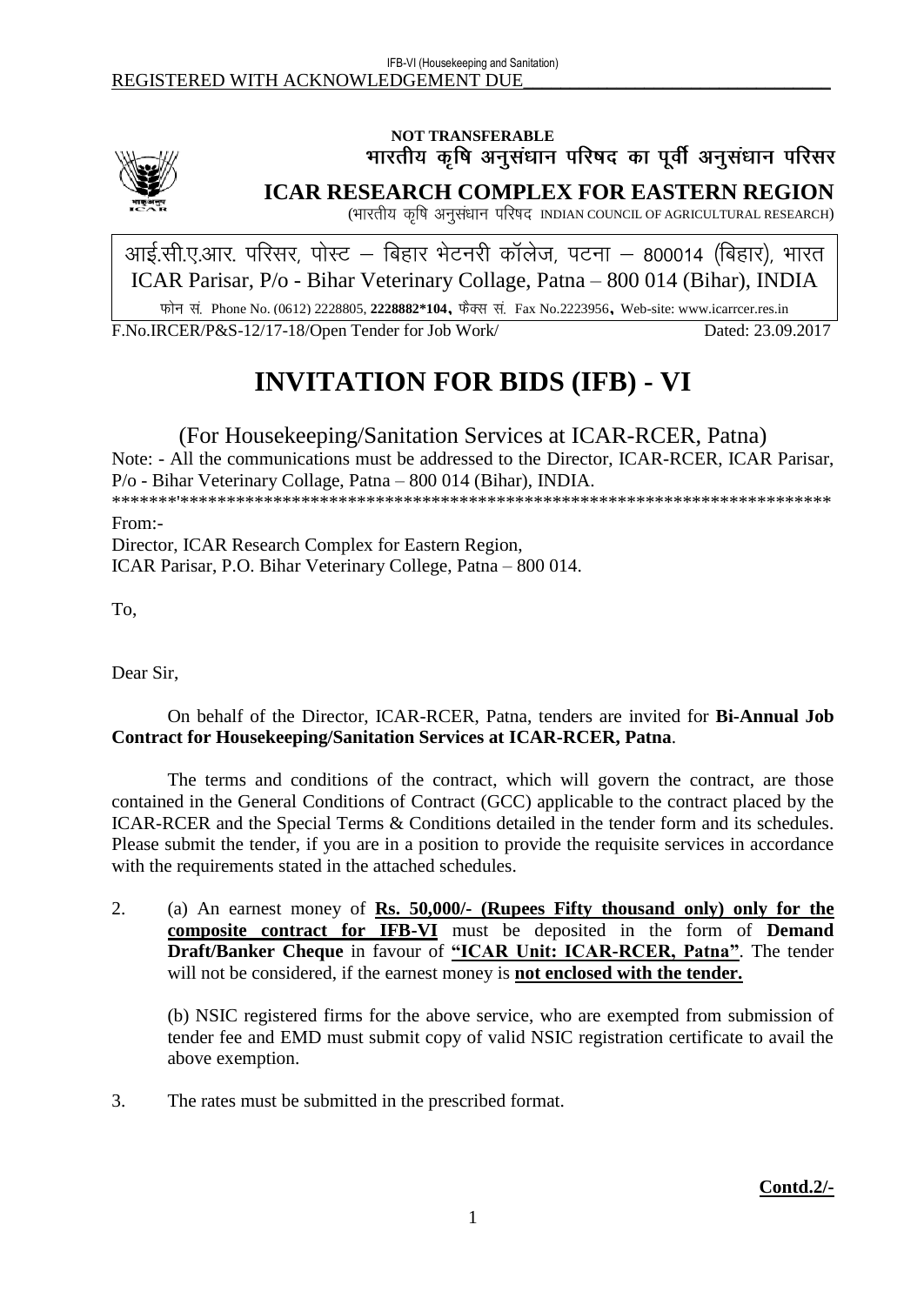- 4. The tenderer is being permitted to tender in consideration of the stipulation on his/her part that after submitting his/her tender, he/she will not withdraw his/her offer or modify the terms and conditions thereof. Should the tenderer fail to observe and comply with the foregoing stipulation, the EMD amount will be forfeited by the Institute. In the event of the offer made by the tenderer not being accepted, the amount of earnest money deposited by the tenderer will be refunded.
- 5. The entire tender document including tender form should be returned intact with tenderer's signature on every page and any pages should not be detached. In the event of the space provided on the schedule form being insufficient for the required purpose, additional pages may be added. Each additional page must be numbered consecutively and be signed in full by the tenderer. If any modification of the schedule is considered necessary, it should be communicated by means of a separate letter along-with the tender. The pages added must be numbered and number of pages added must be stated.
- 6. The tender is liable to be ignored, if complete information as required is not given therein or if the particulars asked for in the schedules to the tender is not fulfilled. Individual signing the tender or other documents connected with the contract may specify whether he/she signs it in the capacity of: (i) as **sole proprietor** of the firm or **constituted attorney** of such sole proprietor of; (ii) a **partner** of the firm, if it is a partnership, in which case he/she must have authority to arbitration dispute concerning the business of the partnership whether by virtue of the partnership agreement or power of attorney; or (iii) **constituted attorney** of the firm, if it is a **company**.
- 7. In case of partnership firms, where no authority to refer disputes concerning the business of the partnership has been conferred on any partner, the tender and all other related documents must be signed by every partner of the firm. A person signing the tender form or any other documents forming part of the contract on behalf of another shall be deemed to warranty that he has authority to sign such and if, on enquiry it appears that the persons (are) so signing without authority, the Institute will cancel the contract and hold the signatory liable for all costs and damages. Such page of the tender and the schedules to the tender and annexure, if any, should be signed by the tender(s).
- 8. The original copy of the tender is to be enclosed in double cover. The inner cover should be sealed. The outer cover should be *super-scribed "Housekeeping/Sanitation Services at ICAR-RCER, Patna". The tenderer shall place two envelopes clearly marked containing technical bid and financial bid separately in the main envelop. All supporting document towards qualification criteria including EMD and Tender Document Fee must be placed in the Technical Bid. The Financial Bid will have only Schedule of Rates.* Tender, if it is to be hand-delivered, should be put in the tender box at this office at Room No. 104 (Purchase & Store Section) not later than **02.30 P.M. on the last date of receipt i.e. 18.10.2017**.
- 9. The tenderer is at liberty to be present or to authorize a representative to be present at the opening of the tender on the last date of receipt at **03.00 P.M.**. The name and address of the representative who would be attending the opening of the tender on behalf of tenderer should be indicated in tender. Please also state the name and address along with telephone of your permanent representative, if any.
- 10. Acceptance by the Institute will be communicated by Speed Post/Fax/E-mail or any other form of communication. Formal letter of acceptance of the tender will be forwarded as soon as possible, but the sooner the instructions are received through any mode of the official communications, the earlier these instructions should be acted upon. Yours faithfully

For and on behalf of the DirectorICAR-RCER, P/O – BVCC, Patna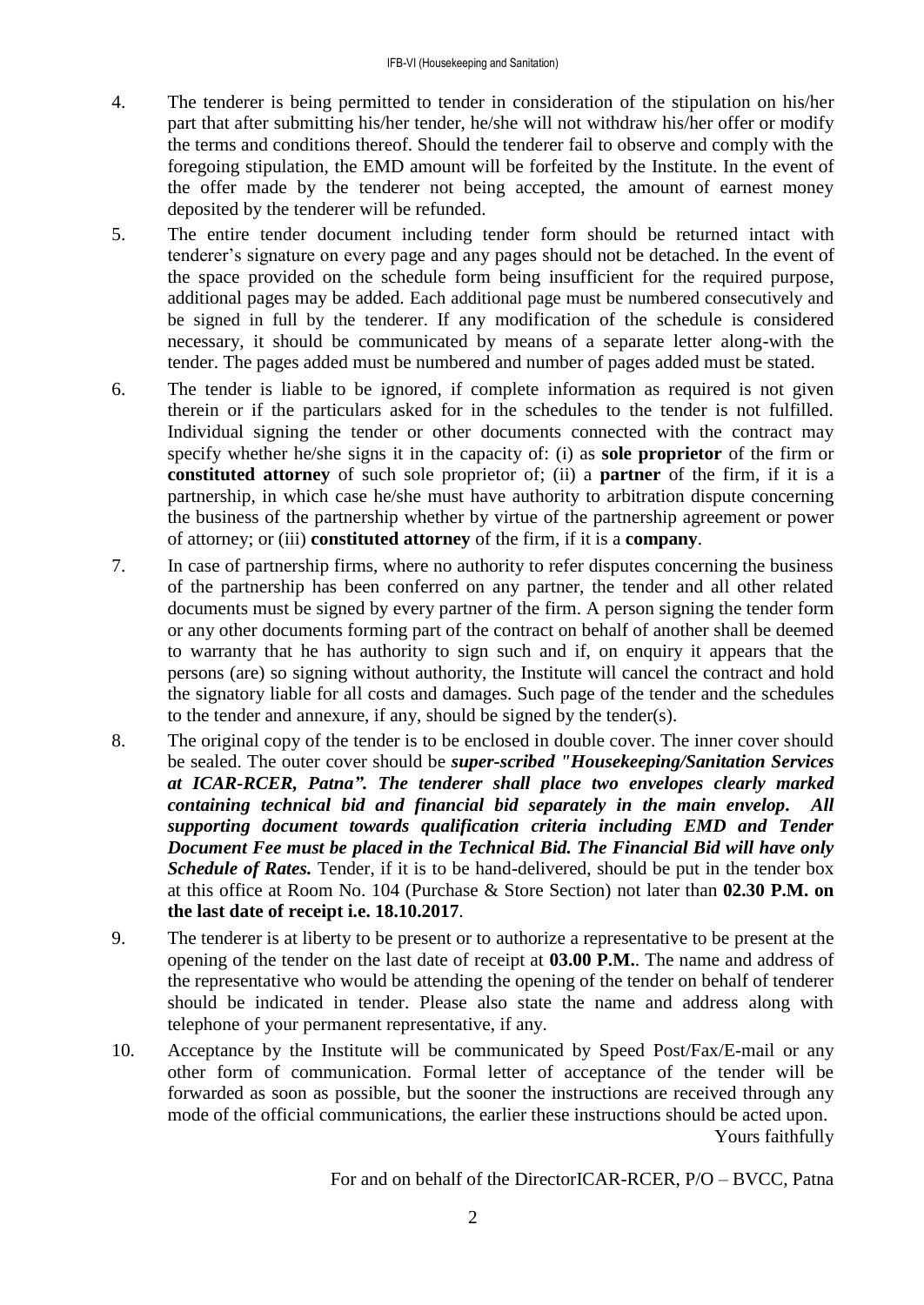#### **GENERAL INFORMATION AND OTHER TERMS & CONDITIONS OF THE CONTRACT**

1. **Buildings and the Location:** - Main Complex is situated at the ICAR Parisar, P/o - BVCC, Patna - 800 014 and Guest House & Workshop is situated at the WALMI Complex, P/o – Phulwari Sharif, Patna – 801505 i.e. 6 KM distance between Main Complex, the other details are as under:-

| Sl. No.        |                | <b>Description of Sanitation Work</b>            | Unit              | Qty./No.* |
|----------------|----------------|--------------------------------------------------|-------------------|-----------|
| (1)            |                | (2)                                              | (3)               | (4)       |
| 1              |                | <b>Cleaning of Floor (Daily before 9.30 AM)</b>  |                   |           |
|                | a.             | Main Campus (including toilet floor, gallery and | Sq.mtr.           | 5000.00   |
|                |                | CC lawn and connecting Road)                     |                   |           |
|                | $b$ .          | <b>WALMI</b> Complex (ICAR Part)                 | Sq.mtr.           | 870.00    |
|                | $C_{\bullet}$  | <b>Guest House at WALMI Campus</b>               | Sq.mtr.           | 670.00    |
| $\overline{2}$ |                | <b>Cleaning of Rooms (Daily before 9.45 AM)</b>  |                   |           |
|                | a.             | Small Rooms $(14 - 20 \text{ m}^2)$              | Nos.              | 60        |
|                | $b$ .          | Medium Rooms $(21 – 40 m2)$                      | Nos.              | 30        |
|                | c.             | Halls $(55 - 120 \text{ m}^2)$                   | Nos.              | 35        |
| 3              |                | Cleaning of toilet/Urinals (Twice daily, Once    |                   |           |
|                |                | before 10.00 AM and Second before 2.00 PM)       |                   |           |
|                | a.             | <b>Common Toilets</b>                            | Nos.              | 30        |
|                | $b$            | <b>Common Urinals</b>                            | Nos.              | 30        |
|                | $\mathbf{c}$ . | Common Toilets (WALMI)                           | Nos.              | 02        |
|                | $\mathbf d$    | Attached toilet                                  | Nos.              | 30        |
| 4              |                | Cleaning of Furniture/ furnishing items using    |                   |           |
|                |                | Vacuum cleaner (once in every week)              |                   |           |
|                | a.             | Chairs                                           | Nos.              | 1000      |
|                | $b$            | Table                                            | Nos.              | 400       |
|                | c.             | Sofa                                             | Nos.              | 40        |
|                | d.             | Carpet                                           | Sq.mtr.           | 800       |
| 5              |                | Cleaning of Miscellaneous items (once in a       |                   |           |
|                |                | month)                                           |                   |           |
|                | a.             | Ceilings                                         | Sq.mtr.           | 700       |
|                | $\mathbf b$    | Artificial partitions                            | Sq.mtr.           | 450       |
|                | c.             | Reception desks                                  | Nos.              | 02        |
|                | d              | Doors, window panes, grills of iron gates        | Nos.              | 650       |
|                | e              | Artificial plants                                | Nos.              | 15        |
| 6              |                | Proper and efficient disposal of office waste in | Nos.<br><b>of</b> | 50        |
|                |                | the Dustbin and the transportation of waste to   | <b>Dustbin</b>    |           |
|                |                | proper dumping site of complex. (Once daily      |                   |           |
|                |                | before 10 AM)                                    |                   |           |

**\* This quantity will be taken into account, only for the purpose of evaluation/comparison of bids, and, that during actual implementation of contract, the actual quantity may vary as per actual demand.**

## 2. **SERVICES:**-

- (a) This is a service contract.
- (b) The entire open area and the built up area in all the buildings will have to be cleaned/maintained strictly as per the Charter & Schedule of services and Schedule of material use as indicated at Annexure-I&II.
- (c) The service providing firm/Agency is required to keep the material required for a month in advance after satisfying I/c EMU and I/c Guest House respectively, regarding the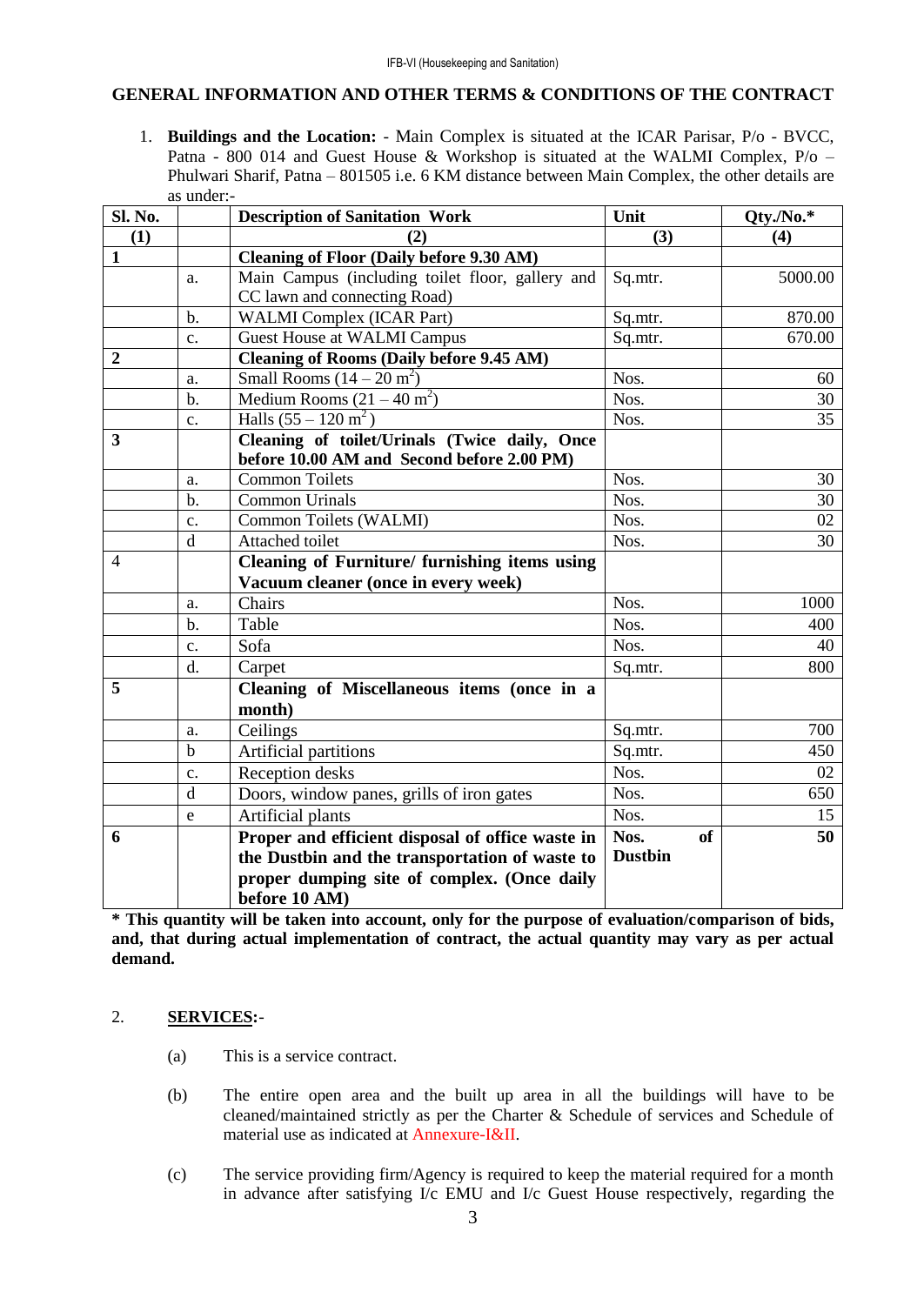#### IFB-VI (Housekeeping and Sanitation)

quality and quantity of the material. In case of insufficient and unsatisfactory use of material, the Institute reserves the right to supervise the purchase of required material through the designated officials.

- (d) The non-compliance of schedule of services may attract the penalty of deduction of payment worked out on pro-rata basis from the monthly charges for the portion of services completed after scheduled time.
- 3. **Materials to be used:**  All cleaning tools including vacuum cleaner and cleaning materials will be arranged by the agency. Following brand of materials is only to be used:-

| Sr. No. | Items                                        | <b>Brands</b>                  |
|---------|----------------------------------------------|--------------------------------|
|         |                                              |                                |
|         | Disinfectant / Cleaning liquid               | Cleanzo                        |
| 2.      | <b>Sanitary Cube</b>                         | Homocol/Premium quality        |
| 3.      | Liquid Soap                                  | Dettol                         |
| 4.      | Naphthalene balls                            | <b>Trishul/Premium Quality</b> |
| 5.      | Room Freshener                               | Premium Quality                |
| 6.      | <b>Cleaning Powder</b>                       | Vim/Surf                       |
| 7.      | For Cleaning glass, furniture, computer etc. | Colin                          |
| 8.      | For toilet flush                             | Harpic / Kiwi Kleen block      |
| 9.      | Air Freshener                                | Odonil                         |

- (a) The selected agency shall provide required services for performing the job of maintenance of cleaning services at the ICAR-RCER - Main Complex & WALMI Complex. The agency shall employ good and reliable persons with robust health and clean record (antecedent duly verified by the police department) preferably within the age group 21 to 45 years to carry out the service contract. In case any of the personnel so engaged by the agency is not found suitable by the Institute, the Institute shall have the right to ask for its replacement without giving any reason thereof and the agency shall on receipt of a written communication in this regard, to replace such persons immediately.
- (b) The housekeeping and sanitation services are to be provided as detailed in charter & schedule of services from 8:00 a.m. to 4.00 p.m. uninterruptedly and schedule of material use in all working days. It is to be ensured by the contractor that these services on each floor are provided and supervised.
- (c) The Agency is free to deploy numbers of manpower as per the need of the services to be provided for completion of scheduled work.
- (d) The personnel engaged by the agency for this job contract will not be an employee of the Institute and there will be no employer-employee relationship between the Institute and the personnel so engaged by the contractor.
- (e) The agency shall be wholly responsible for making payment of monthly salaries and other admissible allowances to the personnel under Minimum Wages Act and other relevant acts and the Institute shall in no way be responsible for meeting any kind of expenditure on salaries etc. to these personnel.
- (f) The Institute shall not directly or indirectly engage any personnel of the agency during the period of contract.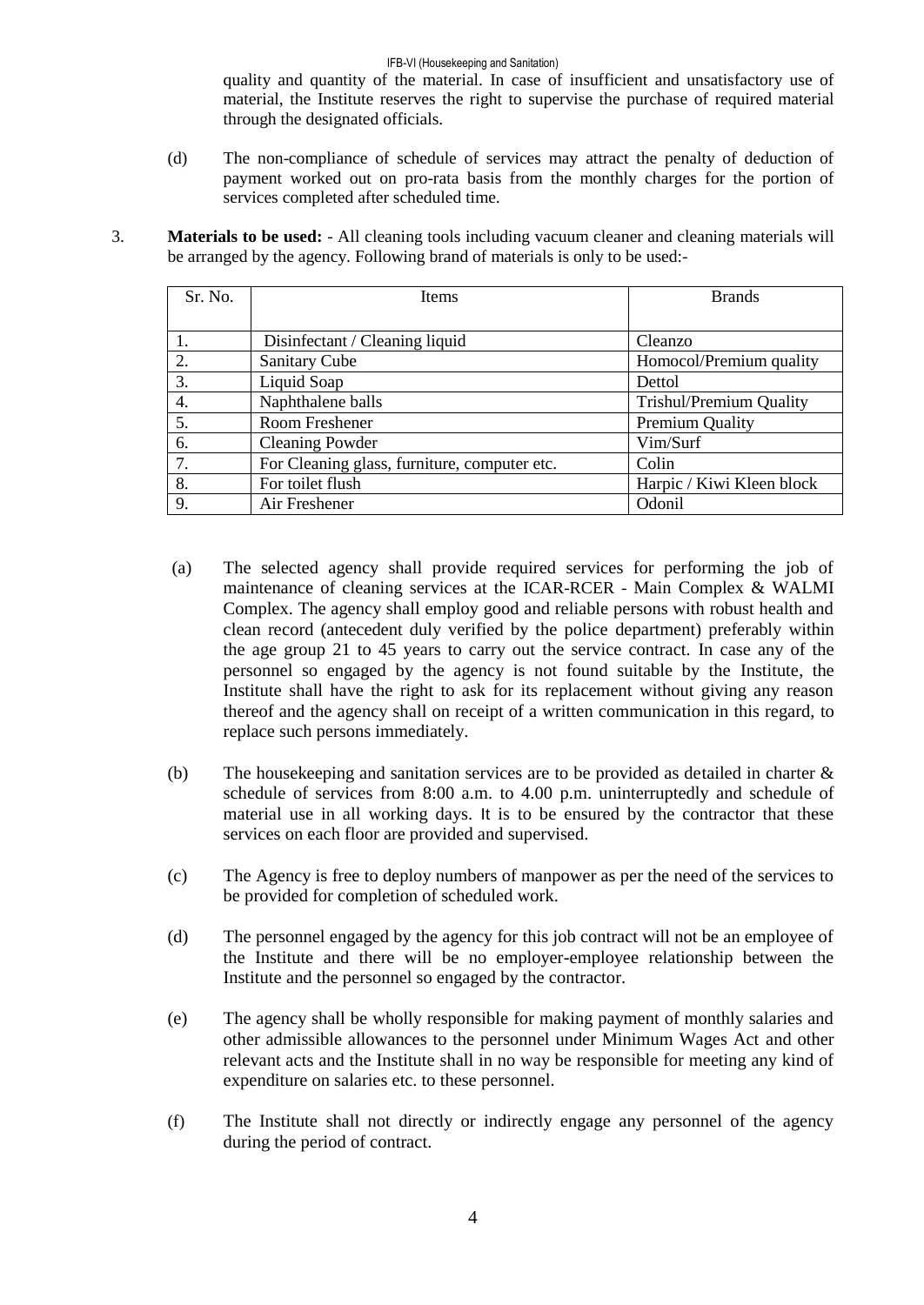#### IFB-VI (Housekeeping and Sanitation)

- (g) The job of minor shifting of furniture items and other items will also be done by the personnel engaged by the contractor for the referred job as and when required.
- (h) All the persons deployed will carry Identity card issued by the agencies, perform their duty in proper uniforms and will maintain a smart turn-out. The agency shall, at its own cost, provide suitable uniforms (summer and winter) to the personnel.
- (i) The tenderer will also have to furnish particulars relating to ESI, EPF, Registration under Contract Act, turnover, infrastructure etc.
- (j) The agency shall furnish experience of performing job contract of cleanliness in reputed ICAR/Govt/Semi Govt buildings and other organizations.

## **4. ELIGIBILITY CONDITIONS:-**

- (a) The firm should have at least five years of experience of performing job contract of Sanitation Services in reputed ICAR/Govt/Semi Govt /Govt. undertaking/University and other establishments.
- (b) The firm should have at least completed one similar contract of value not less than **Rs.10.00 lakh** per annum satisfactorily in the Government Department during any of the last three years.
- (c) The firm should have minimum annual turn-over of Rs. 50.00 lakhs during last five financial years. **Certified Balance Sheet** of the firm for last five years (**2012-13, 2013-14, 2014-15, 2015-16 & 2016-17)** by the chartered accountant.
- (d) The firms should have at least 44 workers (preferably sanitary workers) / Supervisor registered under ESI & EPF.
- (e) The firm should submit solvency certificate from their bankers for more than **Rs.10 Lakh (Ten lakh).** Alternatively, the firm should submit their bank statement for last three months, showing deposit of at least Rs. 10.00 lakhs on at least any one day during the period.
- (f) The firm should have valid Labour Contract license for their ongoing contracts, if any.
- (g) The firm must have GST Registration.
- (h) Registration with Income Tax Department (Copy of PAN & IT returns for last three years).
- (i) Whether the firm has any legal suit criminal case pending against it for violation to PF/ESI, Minimum wages Act or other laws (give details). The firm/agency must enclose a certificate indicating that there is no criminal/legal suit pending or contemplated against them.
- (j) Duly certified copies of the satisfactory services where the Tenderer is providing the services for the last three years.
- (k) Employee EPF registration certificate.
- (l) Employee ESI registration certificate.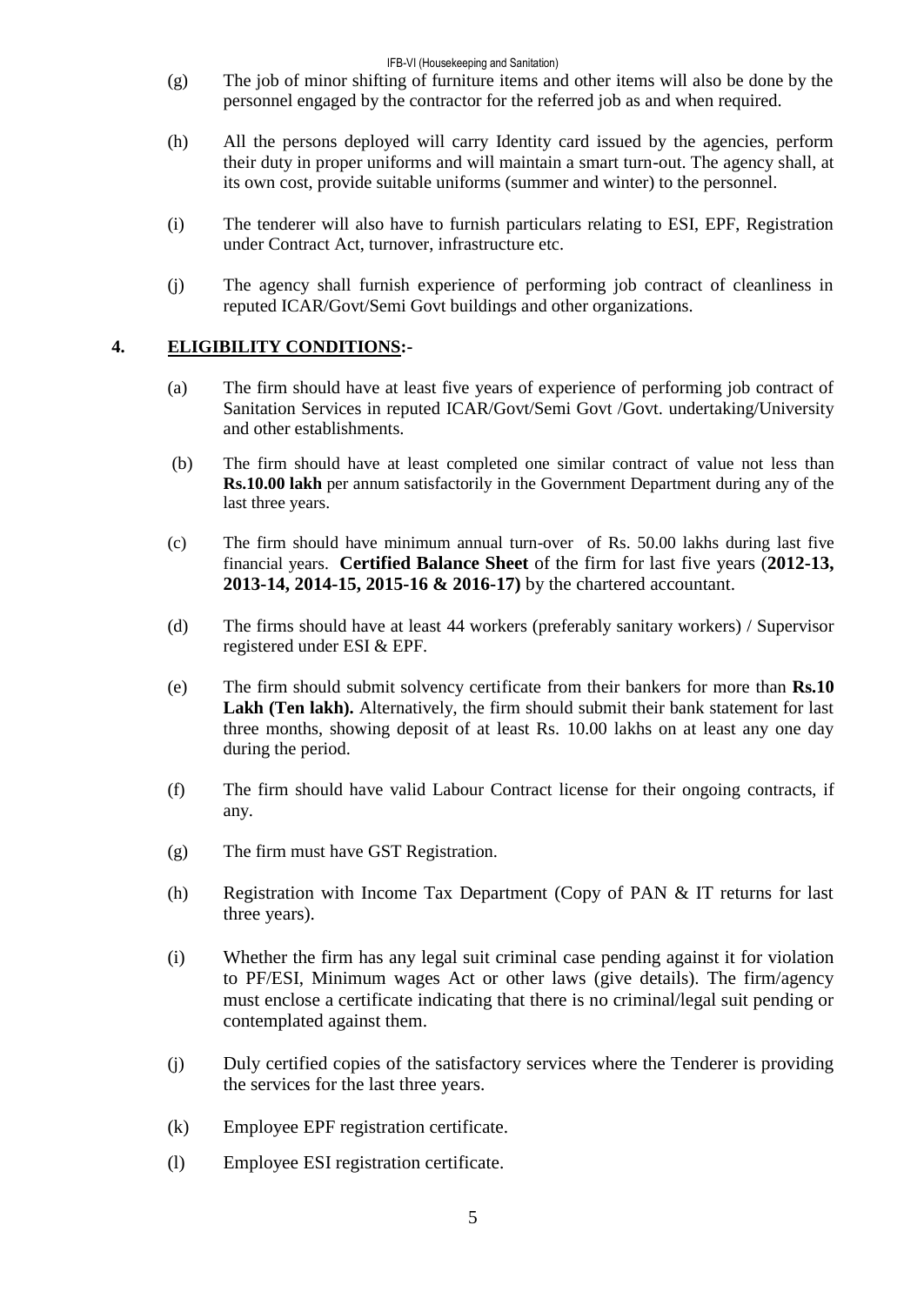(m) Complete Documentary proof of EPF and ESI return for the last three months.

**All the above documents are mandatorily required based on which the evaluation of Technical Bid will be made. In case if any mandatory information (as required from 4(a) to 4(m) as mentioned above) is not furnished alongwith the valid supporting documents, the Technical Bid is liable to be rejected. Only those Financial bids whose Technical Bids are found responsive will be opened on specified date/time, fixed by the office with advance intimation provided to the responsive bidders through the institute website/E-mail, FAX, or Telephonic message.**

- 5. **Evaluation of the quotation:-** The Institute will evaluate and compare the quotations determined to be substantively responsive i.e. whichsoever quotations are properly signed and sealed, fulfill all the eligibility conditions, conform to the terms and conditions and meet the minimum wages criteria and other statutory requirement. The Institute will award the contract to the responsive bidder whose total cost for all the items put together is the lowest.
- 6. **TERMS OF THE CONTRACT:-** Initially, the terms of the contract will be for two years. On the expiry of the contract or on its termination, the Complex reserves the right to renew the contract on yearly basis on the terms and conditions that may then be mutually agreed upon.
- 7. **MODE OF PAYMENT:-** The agency shall submit monthly bills along with the proof of depositing Tax and EPF & ESI contribution for the personnel engaged at the site for the job performed during the preceding month on the first working day and the Institute shall make payment by means of online payment through RTGS/NEFT, in favour of the agency. However, taxes which are as per the rules of the Govt. of India as well as Govt. of Bihar shall be deducted at source from monthly bills of the successful tenderer. The agency shall make payment to their employees through cheques or transfer into the employee's bank account only.
- 8. **TERMINATION:-** This contract can be terminated by giving one month's notice on either side and that any notice required to be served shall be sufficiently served on the parties, if delivered to them personally or dispatched at the address given hereinunder through registered post.
- 9. **LOSS AND / OR DAMAGES**:- In case of any loss or damage done to the property of the Institute by the personnel provided by the agency for sanitary duties at ICAR-RCER - Main Complex & WALMI Complex, full damages will be recovered from the Agency and decision of the Director, ICAR-RCER shall be binding on it.
- 10. **SECURITY DEPOSIT**:- **An amount of Rs. 1,00,000/- lakh (Rupees One lakh) only in form of Demand Draft, Bankers Cheque or Bank Gurantee as Security Deposit for the composite contract for IFB-VI** is to be deposited by the selected agency/successful tenderer, only after receiving a communication from the Institute. In the event of nondeposition of the same, the earnest money will be forfeited. The security shall be refunded to the contractor after satisfactory completion of the contract or adjusted against any damages or loss of property etc. caused by the personnel deputed by the agency. No interest will be paid on the security money deposited with the Institute.
- 11. The contractor is advised to undertake a complete survey on his own, in respect of all the buildings before offering rates.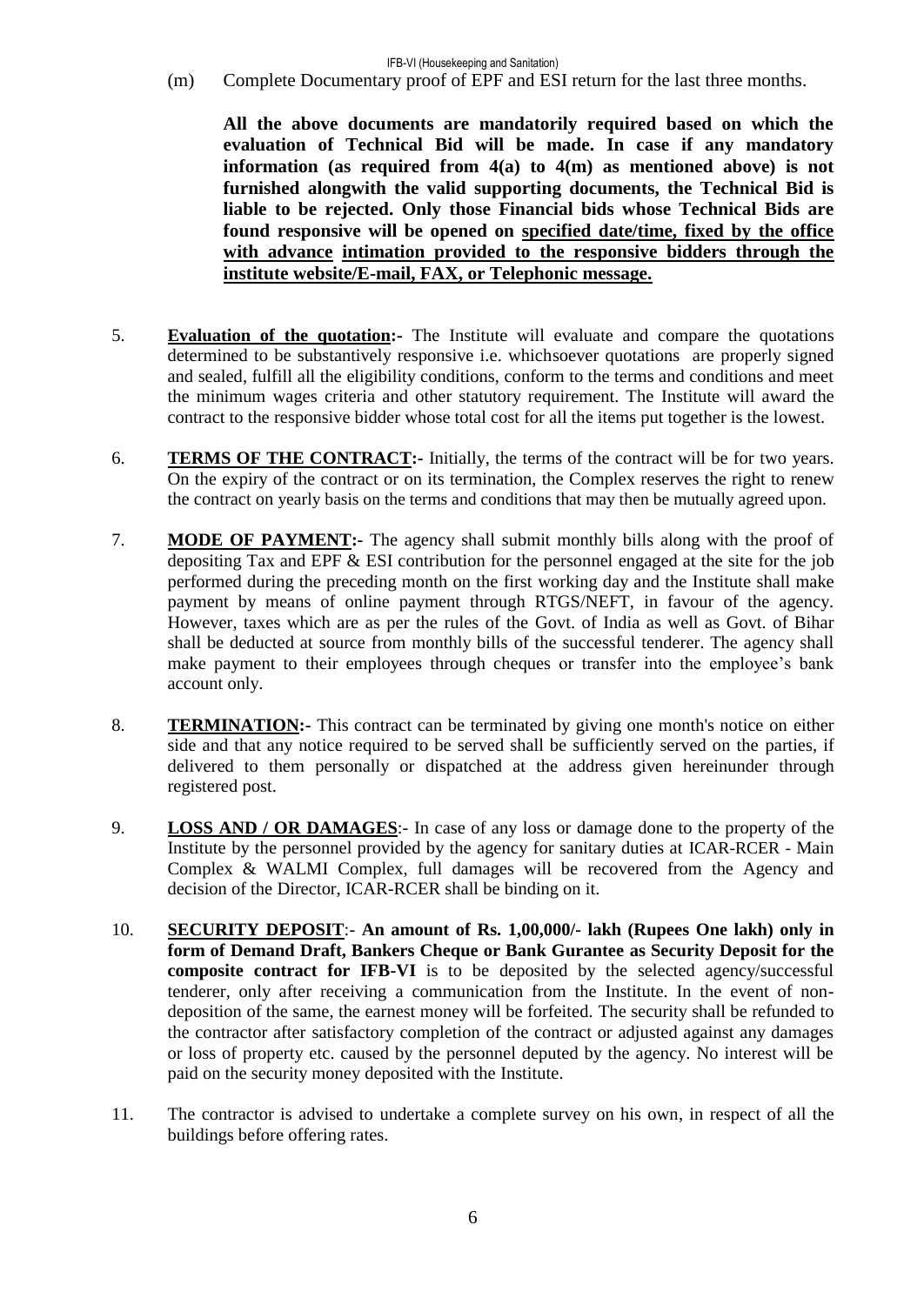12. The contractor shall make payment of wages by Cheque or Account transfer (to those employees having bank account) to his personnel engaged by him by **7th** of the following month in the premises of ICAR-RCER in the presence of an officer designated for the purpose by competent authority of ICAR-RCER, so that there is no disruption in the performance of duties of deployed personals. Wages should be according to Minimum Wages Act and other relevant statutory Acts applicable for State/Central Govt. ICAR-RCER reserves the right to check periodically payment of wages made by Contractor to security personnel's deployed.

#### **BILLS MUST BE SUBMITTED IN TRIPLICATE ALONG WITH PERSON-WISE DETAILS OF EPF AND ESI CONTRIBUTIONS DEPOSITED IN THEIR INDIVIDUAL ACCOUNT. FURTHER, THE AGENCY MUST, ALONG WITH THE BILLS AND EPF AND ESI DETAILS, PROVIDE THE PHOTOCOPY OF BANK CHALLAN USED TO MAKE THE DEPOSIT/PAYMENT FOR EPF AND ESI CONTRIBUTIONS BY THE CONTRACTOR ON MONTHLY BASIS.**

## **13. Income Tax will be deducted from the payments due for the work done as per rule.**

- 14. In the financial bid the bidder must quote the rates in figures as well as in words. The amount of each item should be worked out and total should be given.
- 15. The pre-receipted bill shall be submitted by the Agency in triplicate duly supported by proof of attendance, payment of statutory charges/subscription etc., Payment will be made by cheque/e-payment. Payment will be made against monthly bills supported by requisite documents. Income Tax will be deducted as per rates relevant rules.
- 16. The Agency shall have to provide Telephone numbers for 24 hours contact.
- 17. The Agency should abide by rules laid down by any statutory authority relevant to the deployment of Housekeeping Labourers.
- 18. It is mandatory for the agency to maintain all statutory registers in connection with their work at the Institute campus and produce them as and when demanded by the authorities of the Institute and Labour Commissioner or its authority.
- 19. The contractor will discharge all his legal obligations in respect of the workers/supervisors to be employed/deployed by him for the execution of the work in respect of their wages and service conditions and shall also comply with all the rules and regulations and provisions of law in force that may be applicable to them from time to time. The Contractor shall indemnify and keep indemnified the Institute from any claims. Loss or damages that may be caused to it on account of any failure to comply with the obligations under various laws. In case of any dispute, the decision of Director, ICAR-RECER, Patna shall be final and binding on the contractor.
- 20. The Agency is advised to do a complete survey on his own of all the buildings/area before offering rates.
- 21 In case of any dispute arising, decision of Director, ICAR-RCER will be final and binding.

#### 22. **LEGAL OBLIGATIONS:-**

All personnel employed by contractor shall be engaged by him as his own employees in all respects express or implied. The responsibilities whatsoever, incidental or direct,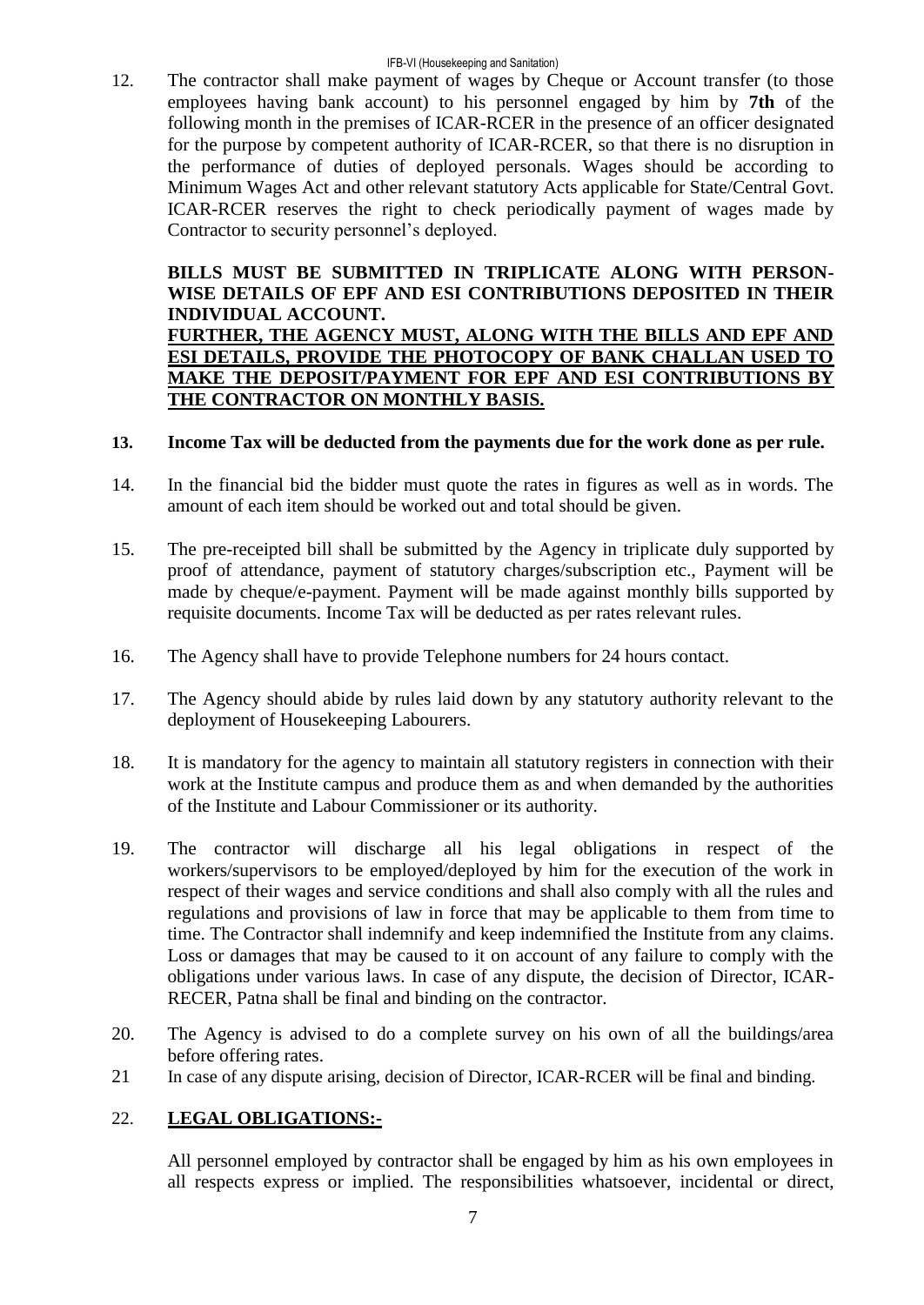#### IFB-VI (Housekeeping and Sanitation)

arising out of or for compliance with or enforcement of the provisions of various Labour Laws/Industrial Laws of the country, shall be that of the contractor, He shall specifically ensure compliance with the following Laws/Acts and their Enactments/Amendments:-

- a. The contract Labour (Regulation & Abolition) Act., 1970
- b. The contract Labour (Abolition & Regulation) Central Rules, 1971
- c. The Minimum wages Act., 1948
- d. The Employer's Liability Act., 1947
- e. The Payments of wages Act., 1936
- f. The Factories Act., 1948
- g. The Workmen's Compensation Act., 1923
- h. The Employees Provident Funds and Misc. Provisions Act.,1952
- i. The Payment of Bonus Act., 1976
- j. The Equal Remuneration Act., 1976
- k. The Industrial Disputes Act., 1947

## **PENALTY CLAUSE: LIQUIDATED DAMAGES CLAUSE**

- 1. An amount of Rs.2000/- will be levied as liquidated damages per day whenever and wherever it is found that the work is not up to the mark in any Section. It will be brought to the notice of the supervisory staff of the firm and if no action is taken within one hour liquidated damages clauses will be invoked.
- 2. Any misconduct/ misbehavior on the part of the manpower deployed by the agency will not be tolerated and such persons will have to be replaced immediately.
- 3. If the required number of workers/supervisor are less than the minimum required as specified penalty of Rs.1000/- per worker per day will be deducted from the bill.

The Director, ICAR RCER Patna reserves the right to reject any or all Tenders in whole or in part without assigning any reasons therefore. The decision of Director, ICAR RCER Patna shall be final and binding on the contractor/agency in respect of any clause covered under the Contract.

# **EQUAL QUOTED RATE CLAUSE:**

**In the event of the lowest bid prices quoted equally by two or more bidders, the contract will be awarded to the bidder, who fetches maximum marks in the technical evaluation, as per the following merits:-**

| <b>Sl. No.</b> | <b>Technical Evaluation Criteria</b>          | Weightage (100 Marks)                          |
|----------------|-----------------------------------------------|------------------------------------------------|
| <u>1.</u>      | Years of continuous existence as a registered | 30 Marks (6 Marks for each year of             |
|                | Housekeeping/Sanitation services provider     | existence, restricted<br>legal<br>to           |
|                | to be supported with relevant documents)      | maximum 5 years, as on the date of             |
|                |                                               | opening of bids. Records of only last          |
|                |                                               | 5 financial years (2011-12 to 2016-            |
|                |                                               | 17) will be counted.)                          |
| 2.             | Years of having a minimum Annual Turn-        | 30 Marks (6 Marks for each year of             |
|                | over of Rs. 50 lakhs (to be supported by      | having minimum Annual Turn-over                |
|                | relevant document)                            | <b>Rs.</b> 50<br>lakhs, restricted<br>to<br>оf |
|                |                                               | maximum 5 years, as on the date of             |
|                |                                               | opening of bids. Records of only last          |
|                |                                               | 5 financial years (2011-12 to 2016-            |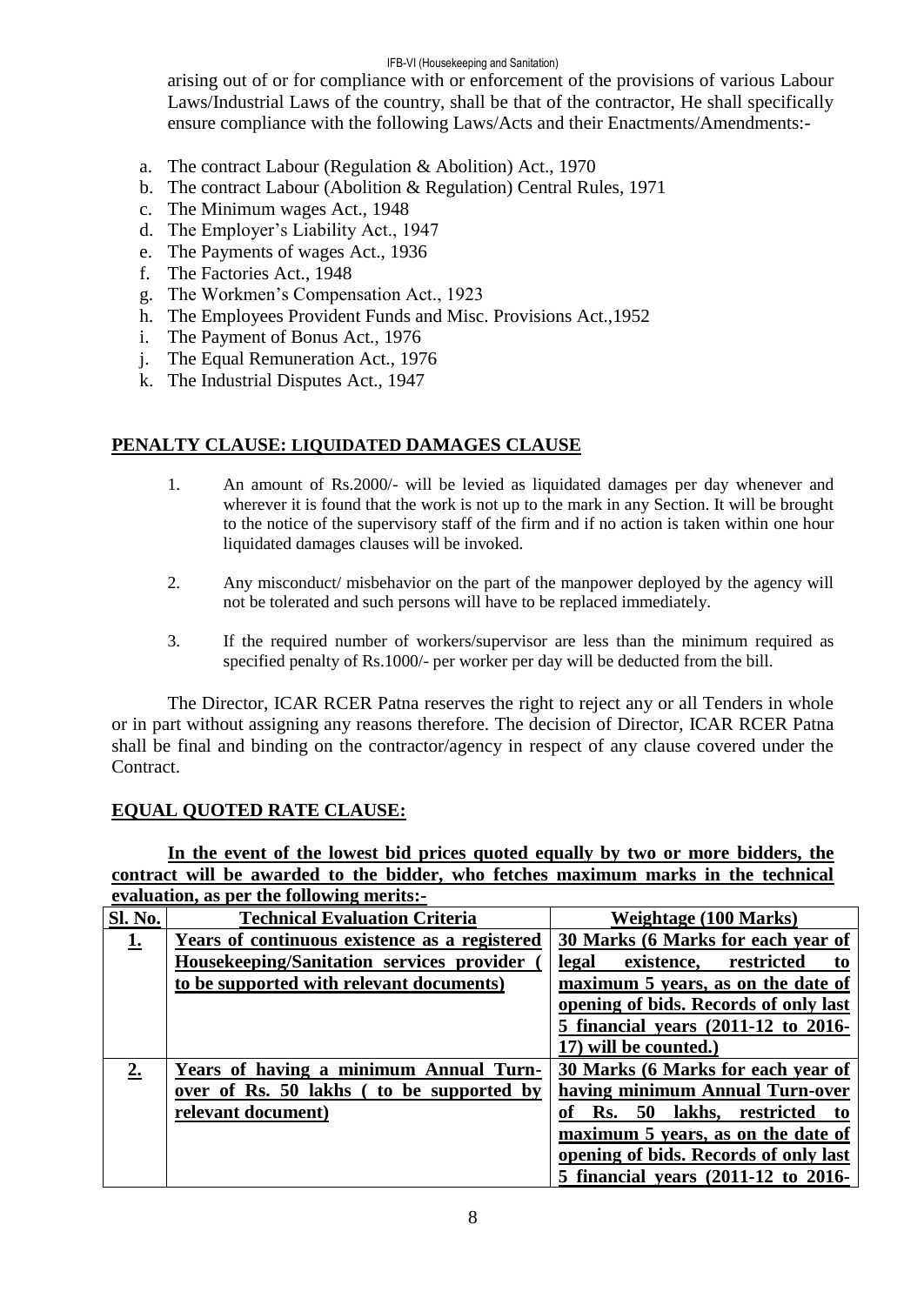|                   |                                               | 17) will be counted.)                         |
|-------------------|-----------------------------------------------|-----------------------------------------------|
| $\underline{3}$ . | Years of providing the minimum strength of    | 30 Marks (6 Marks for each year of            |
|                   | nos. of housekeeping personal<br>44<br>to the | providing minimum strength of 44              |
|                   | Central/State Government Institution/PSUs,    | nos. of housekeeping personal to              |
|                   | etc. (to be supported by relevant documents)  | govt. bodies, restricted to maximum           |
|                   |                                               | 5 years, as on the rate of opening of         |
|                   |                                               | bids. Services of only last financial         |
|                   |                                               | years (2011-12 to 2016-17) will be            |
|                   |                                               | counted)                                      |
| 4.                | Years of providing satisfactory housekeeping  | 10 Marks (2 Marks for each year of            |
|                   | services in ICAR institutes across India.     | satisfactory<br>service<br>provided,          |
|                   |                                               | restricted to maximum of 5 years of           |
|                   |                                               | service provided in different or one          |
|                   |                                               | <b>ICAR</b> institutes till date. Services of |
|                   |                                               | only last 5 financial years (2011-12)         |
|                   |                                               | to 2016-17) will be counted).                 |

\*\*\*\*\*\*\*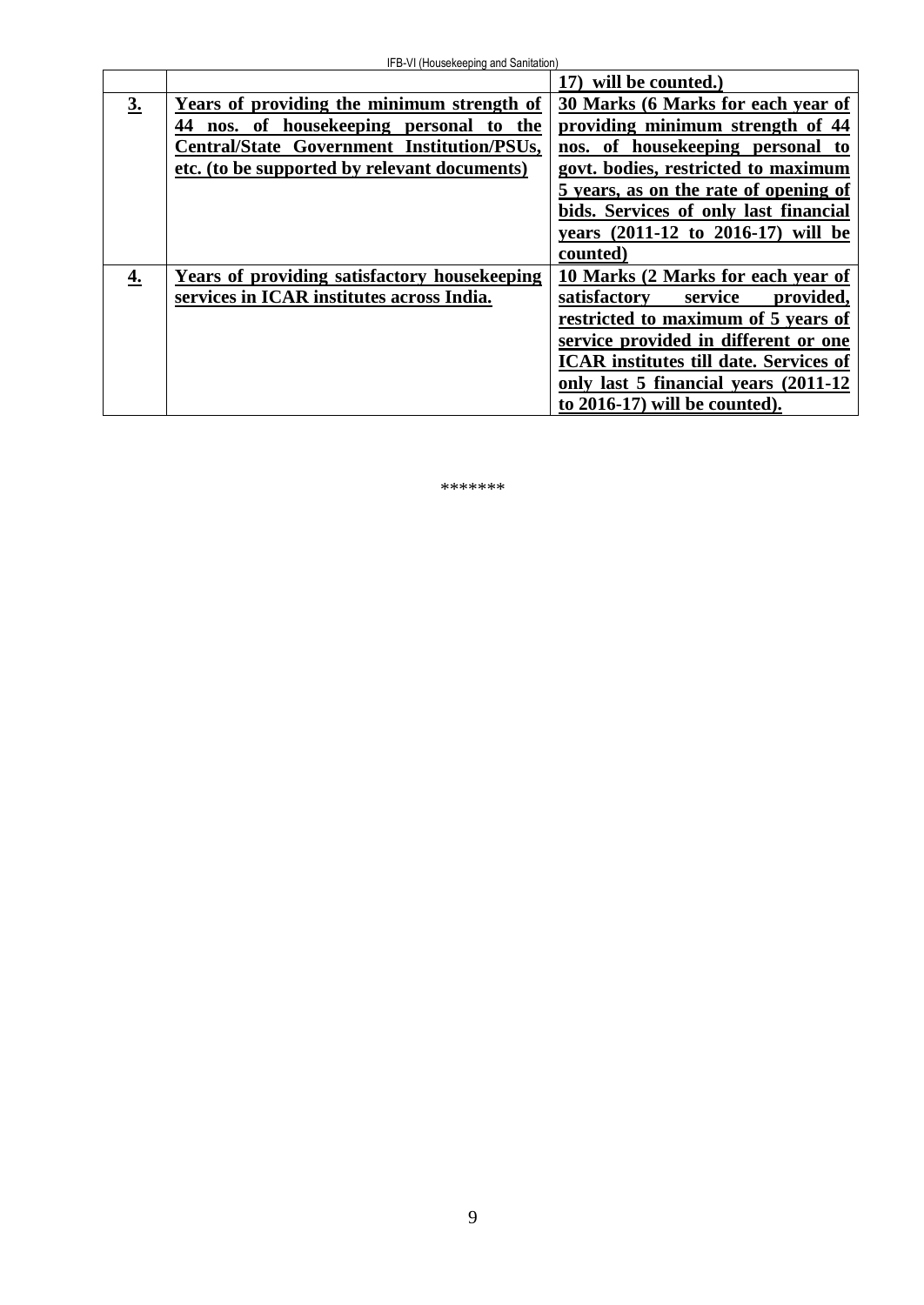#### TENDER FOR ANNUAL CONTRACT FOR PROVIDING HOUSEKEEPING/SANITATION SERVICE AT ICAR-RCER, PATNA

\*\*\*\*\*\*\*\*\*\*\*\*\*\*\*\*\*\*\*\*\*\*\*\*\*\*\*\*\*\*\*\*\*\*\*\*\*\*\*\*\*\*\*\*\*\*\*\*\*\*\*\*\*\*\*\*\*\*\*\*\*\*\*\*\*\*\*\*\*\*\*

Full Name and address of the tenderer in addition to address and other relevant information needed for the complete Address:-

--------------------------------------------------------------------------------------------------------------------

Telephone No. Mobile No.

E-mail: --------------------------------------------------------------------------------------------------------------------

From:-  $M/s$ (Contractor's Name and Address)

To

Director, ICAR Research Complex for Eastern Region, ICAR Parisar, P.O. Bihar Veterinary College, Patna – 800 014.

Sir,

1.I/we have read all the particulars regarding the general information and other terms and conditions of the contract for providing Housekeeping/Sanitation Services at ICAR-RCER - Main Complex & WALMI Complex and agree to provide the services as detailed in schedule herein or to such portion thereof as you may specify in the acceptance of the tender at the rates given in Bid form attached to this tender and l/we agree to hold this offer open till 180 days. I/ we shall be bound by a communication acceptance dispatched within the prescribed time.

2. I/we have understood the terms and conditions for the contract and shall provide the best services strictly in accordance with these requirements.

3. The following pages have been added to and form a part of this Tender \_\_\_\_\_\_\_\_\_\_\_\_\_\_. The Bid Form(s) attached with this tender is/are at page Nos. \_\_\_\_\_\_\_\_\_\_\_\_\_\_\_\_.

4. Every page so attached with this tender bears my signature and the official seal.

5. Pay Order/Demand Draft No.  $\qquad \qquad$  of Rs.  $\qquad \qquad$  drawn in favour of "ICAR Unit: ICAR-RCER, Patna" is enclosed as earnest money as required.

Signature  $\&$  Seal of Tenderer with date

Address:

Bank Accounts No.:

Bank Branch Name:

IFSC CODE:\_\_\_\_\_\_\_\_\_\_\_\_\_\_\_\_\_\_\_\_\_\_\_\_\_\_\_\_\_\_\_\_\_\_\_\_

Name & Signature of witness: \_\_\_\_\_\_\_\_\_\_\_\_\_\_\_\_\_\_\_\_\_\_

Address: \_\_\_\_\_\_\_\_\_\_\_\_\_\_\_\_\_\_\_\_\_\_\_\_\_\_\_\_\_\_\_\_\_\_\_\_\_\_\_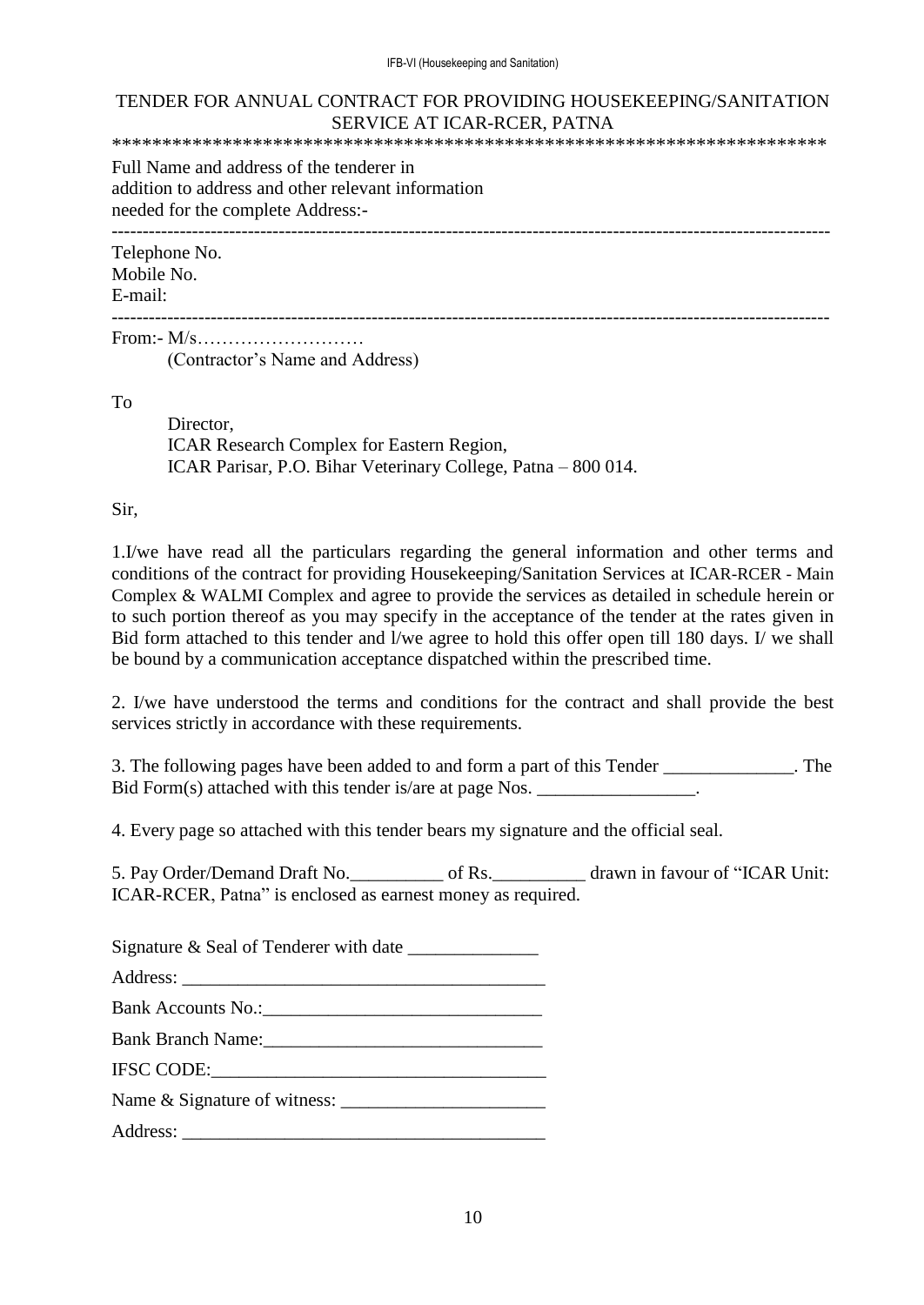# **CHARTER & SCHDULE OF SERVICES**

| Sr.              | <b>Details of Service</b>                  | Locations         |                                    |
|------------------|--------------------------------------------|-------------------|------------------------------------|
|                  |                                            |                   | Frequency & Scheduled Time         |
| No.              |                                            |                   |                                    |
| 1.               | Proper and efficient sweeping and          | Both premises     | Daily on all working days,         |
|                  | cleaning of the entire Buildings' floor    | (Main Campus      | To be completed before 09.45       |
|                  | area within the office premises of         | and Walmi         | A.M.                               |
|                  | ICAR-RCER - Main Complex, WALMI            | Campus)           |                                    |
|                  | Complex.                                   |                   |                                    |
| 2.               | Proper and efficient cleaning using        | All common &      | Two times on all working days      |
|                  | water, Vim, Harpic and Cleanzo of all      | attached toilets. | First cleaning be completed before |
|                  | floor area, glazed looking mirrors,        |                   | 10.00 A.M.                         |
|                  | sanitary ware and its fittings pipes etc.  |                   | Second cleaning to be completed    |
|                  |                                            |                   | before 2.00 P.M.                   |
| 3.               | Proper and efficient sweeping, cleaning,   | Both premises     | Daily on all working days,         |
|                  | mopping using cleanzo, dusting/wiping      | (Main Campus      | Senior Officer's room by           |
|                  | of all items within the room.              | and Walmi         | 9.30 AM.                           |
|                  |                                            | Campus)           | Other rooms - by 10.00 AM.         |
| $\overline{4}$ . | Proper efficient sweeping, cleaning,       | $-do-$            | Daily all working days.            |
|                  | mopping using cleanzo, of staircase and    |                   | To be completed by 11.00 A.M.      |
|                  | corridors, dusting of stair bar.           |                   |                                    |
| 5.               | Proper and complete cleaning and           | $-do-$            | Once in a Month.                   |
|                  | swabbing of false ceilings, artificial     |                   |                                    |
|                  | partitions, reception desks and all other  |                   |                                    |
|                  | accessories like doors, window panes,      |                   |                                    |
|                  | grills of iron gates and artificial plants |                   |                                    |
|                  | etc.                                       |                   |                                    |
| 6.               | Cleaning of Chairs, Sofa, Carpets etc      | $-do-$            | Once in a week.                    |
|                  | using Vacuum cleaner                       |                   |                                    |
| 7.               | Proper and efficient disposal of office    | $-do-$            | On all working Days.               |
|                  | waste in the Dustbin/proper site of        |                   |                                    |
|                  | complex.                                   |                   |                                    |
| 8.               | Completion Report of scheduled works.      | $-do-$            | On all working Days.               |

#### **ANNEXURE-II**

# **Schedule of material to be used**

| Sr. | Materials                                               | Frequency                    |
|-----|---------------------------------------------------------|------------------------------|
| No. |                                                         |                              |
| 1.  | Cleanzo for mopping and cleaning rooms                  | Daily                        |
| 2.  | Liquid soap + Naphthalene ball + Homocol Cube in        | Daily                        |
|     | <b>Urinal Pots</b>                                      |                              |
| 3.  | Harpic/kiwi Kleen in flash cistern of all toilet        | Twice in a month             |
| 4.  | Cleaning of table computer and other accessories using  | Once in a week               |
|     | Colin                                                   |                              |
| 5.  | Cleaning of toilet using vim/surf/Harpic Toilet cleaner | Daily                        |
| 6.  | Room freshener (Premium brand) in all rooms             | Daily                        |
| 7.  | Auditorium and Committee Rooms/Seminar Rooms            | Daily / As and when required |
| 8.  | Odonil in all Toilets                                   | Twice in a month             |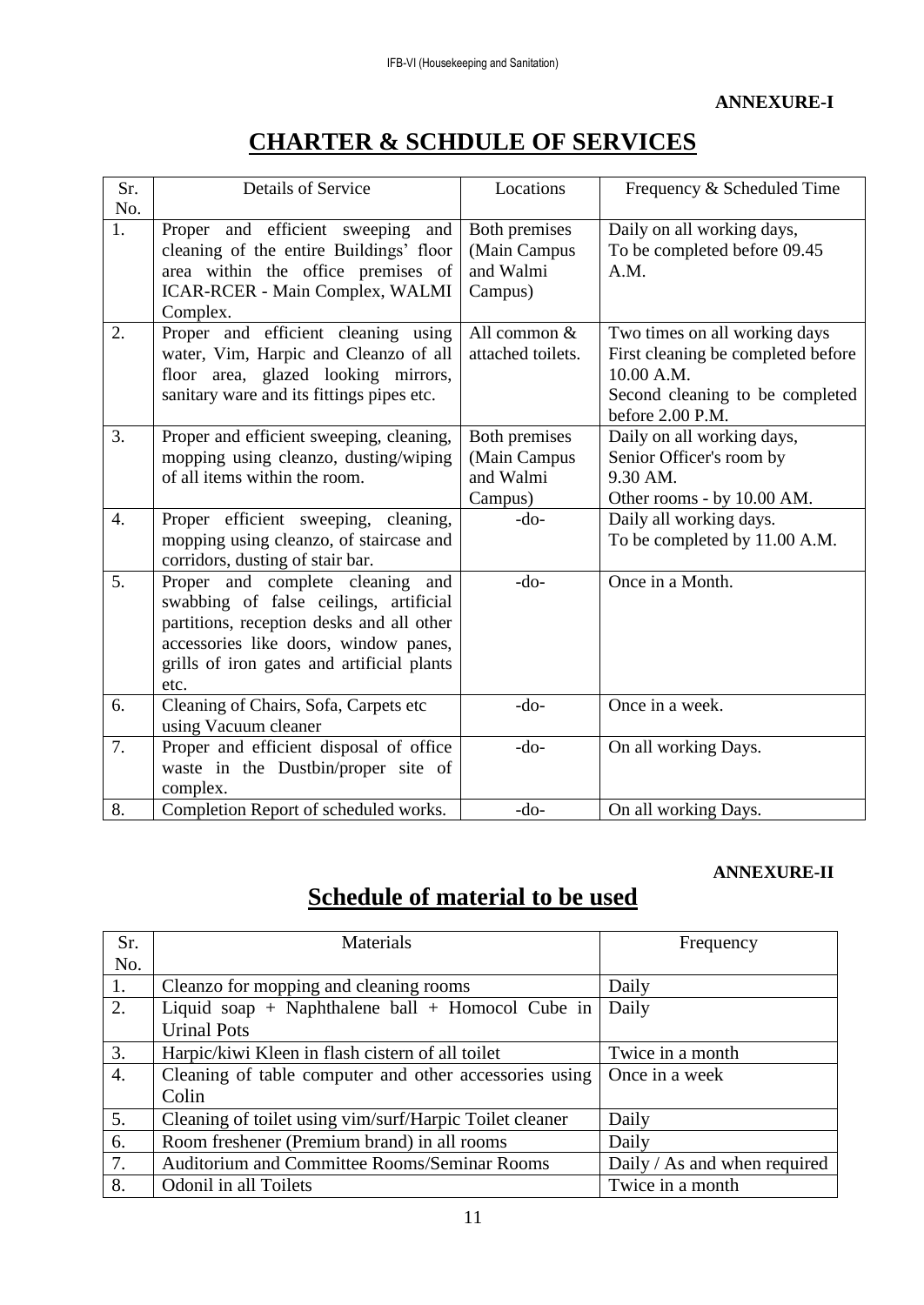# **SCHEDULE-I**

# **SCHEDULE TO TENDER**

# **PART-I**

- 1. Name of the Firm/Agency
- 2. Constitution of the Firm/Agency a) Indian Companies Act 1956 b) Indian Partnership Act, 1932: (please give names of partners) c) Any other Act, if not, the owner
- 3. For partnership firms whether registered under 'The Indian Partnership Act, 1932', please state further whether by the partnership agreement, authority to refer disputes concerning the business of the partnership to arbitration has been conferred on the partner who has signed the tender.

ii) If answer to the above is in negative whether there is any general power of attorney executed by all the partners of the firms authorizing the partner who has signed the tender to refer dispute concerning business of the partnership to arbitration.

iii) If answer to (i) or (ii) above is in the affirmative please furnish a copy of either the partnership agreement or the general power of attorney as the case maybe.

- 4. Name and Full Address of their Bankers
- 5. Value of Solvency Certificate issued by their bankers
- 6. Registration Number of the firm
- 7. ESI No. of Firm
- 8. EPF No. of Firm
- 9. Registration No. under Contract Act
- 10. Goods and Service Tax Registration no. of the firm
- 11. PAN Number
- 12. Experience in no. of years
	- (a) Public Sector/ Government Departments
	- (b) Private Sector

(Name and address of client departments may be indicated.)

- 13. Turnover of last 5 years (Certified copy be attached).
- 14. Number of Sweepers/ supervisor registered under ESI & EPF.

All the above information of Part I of schedule I must be accompanied with the certified copies of the documents, failing which the quotation will be liable to be rejected.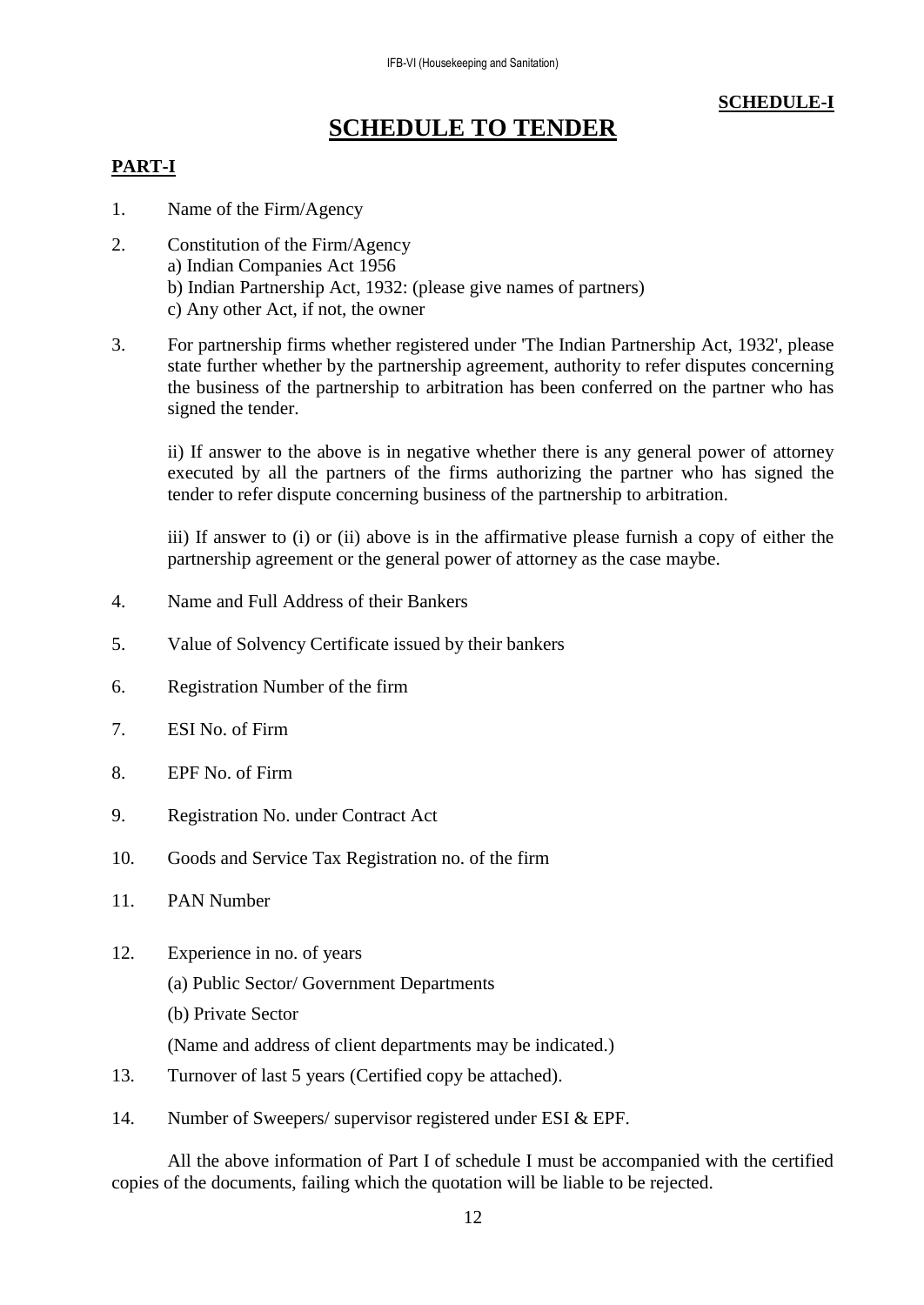# **Part-II**

# **SCHEDULE-I**

- **1.** Detail of the Earnest Money Deposited:-
- a) Demand Draft number with date and Bank drawn on.

# **Part-III**

1. Name and address of the firm's representatives and whether the firm would be represented at the time of opening of the tenders.

Dated:

Place:\_\_\_\_\_\_\_\_\_\_\_\_\_\_\_\_

**Authorised Signatory**

*Please add supplementary pages to be numbered wherever needed***.**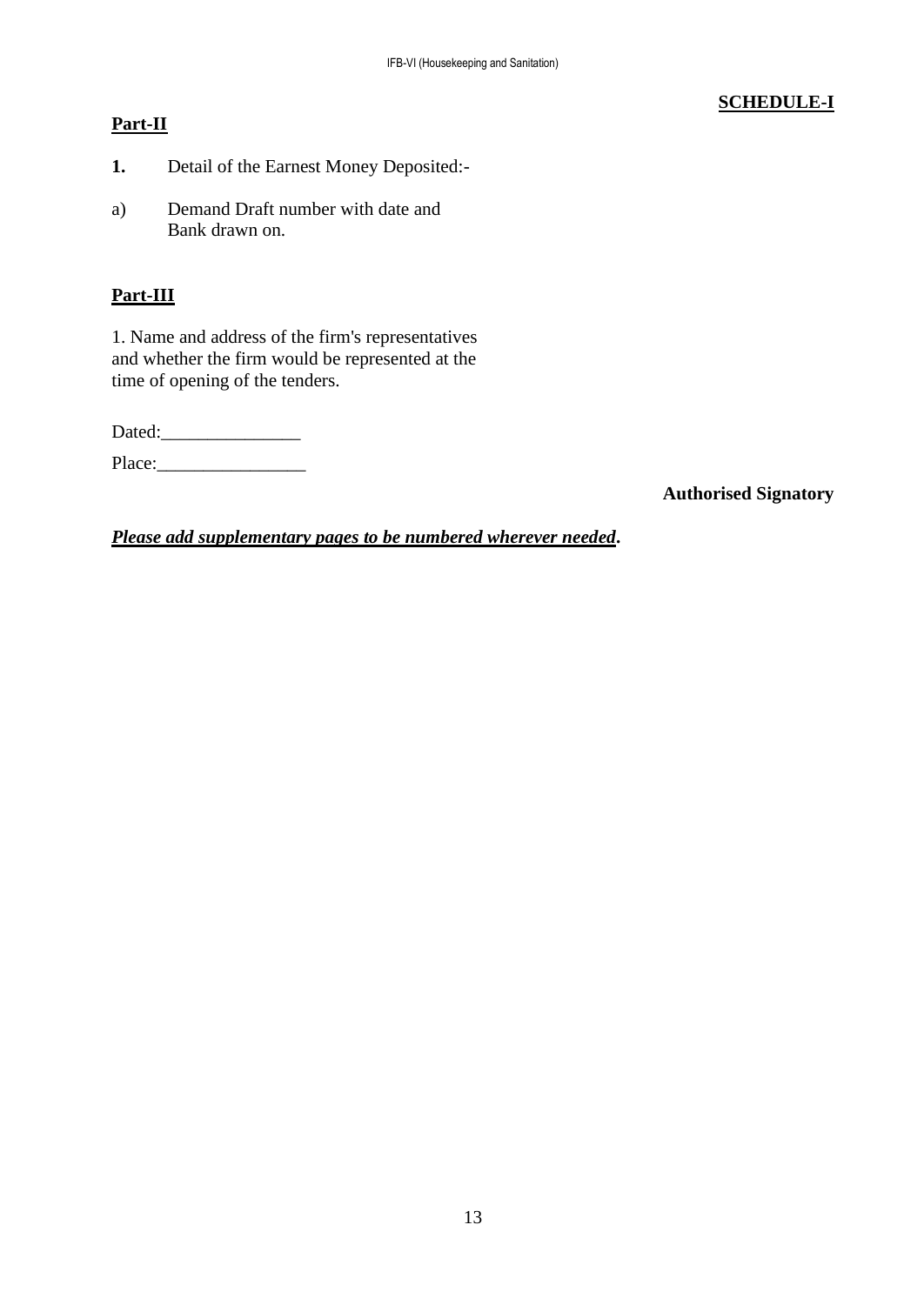# **SCHEDULE-II (FINANCIAL BID FOR HOUSEKEEPING SERVICES AT ICAR-RCER, PATNA)**

#### **1. Last date of receipt of Tender:- 18.10.2017 at 02.30 P. M. 2. Date of opening of Tender:- 18.10.2017 at 3.00 P.M.**

The tender will remain open for acceptance **up** to 180 days from the date of opening of bid. The rates tendered will be valid for a period of two years from the date of acceptance of the rates.\_\_\_\_\_\_

To

The Director, ICAR Research Complex for Eastern Region, ICAR Parisar, P.O. Bihar Veterinary College, Patna – 800 014.

Sir,

I/we wish to submit our tender for providing Housekeeping/Sanitation services at ICAR-RCER - Main Complex & WALMI Complex on the following rates:

|                         |                |                                                                                                                            |         |            |                                                                                    | (In Rupees)                                            |
|-------------------------|----------------|----------------------------------------------------------------------------------------------------------------------------|---------|------------|------------------------------------------------------------------------------------|--------------------------------------------------------|
| SI.<br>No.              |                | <b>Description of Sanitation Work</b>                                                                                      | Unit    | $Qty.No.*$ | <b>Monthly</b><br>Rate per<br>unit<br>of<br>work $(\overline{\overline{\zeta}})$ # | <b>Total</b><br><b>Monthly</b><br><b>Amount</b><br>(3) |
| (1)                     |                | (2)                                                                                                                        | (3)     | (4)        | (5)                                                                                | (6)                                                    |
| $\mathbf{1}$            |                | <b>Cleaning of Floor (Daily before</b><br>9.45 AM)                                                                         |         |            |                                                                                    | $[=(4)X(5)]$                                           |
|                         | a.             | Main Campus (including toilet<br>floor, gallery and CC lawn and<br>connecting Road)                                        | Sq.mtr. | 5000.00    |                                                                                    |                                                        |
|                         | b.             | <b>WALMI</b> Complex (ICAR Part)                                                                                           | Sq.mtr. | 870.00     |                                                                                    |                                                        |
|                         | $\mathbf{c}$ . | <b>Guest House at WALMI Campus</b>                                                                                         | Sq.mtr. | 670.00     |                                                                                    |                                                        |
| $\boldsymbol{2}$        |                | <b>Cleaning of Rooms</b><br>(Daily<br>before 9.45 AM)                                                                      |         |            |                                                                                    |                                                        |
|                         | a.             | Small Rooms $(14-20 \text{ m}^2)$                                                                                          | Nos.    | 60         |                                                                                    |                                                        |
|                         | $\mathbf b$ .  | Medium Rooms $(21 – 40 m2)$                                                                                                | Nos.    | 30         |                                                                                    |                                                        |
|                         | $C_{\bullet}$  | Halls $(55 - 120 \text{ m}^2)$                                                                                             | Nos.    | 35         |                                                                                    |                                                        |
| $\overline{\mathbf{3}}$ |                | <b>Cleaning of toilet/Urinals (Two</b><br>times daily, First cleaning<br>before 10.00 AM and Second<br>one before 2.00 PM) |         |            |                                                                                    |                                                        |
|                         | a.             | <b>Common Toilets</b>                                                                                                      | Nos.    | 30         |                                                                                    |                                                        |
|                         | $b$            | <b>Common Urinals</b>                                                                                                      | Nos.    | 30         |                                                                                    |                                                        |
|                         | c.             | Common Toilets (WALMI)                                                                                                     | Nos.    | 02         |                                                                                    |                                                        |
|                         | d              | Attached toilet                                                                                                            | Nos.    | 30         |                                                                                    |                                                        |
| $\overline{4}$          |                | <b>Cleaning</b><br>of<br>Furniture/<br>furnishing<br>items<br>using<br>Vacuum cleaner (once in a<br>week)                  |         |            |                                                                                    |                                                        |
|                         | a.             | Chairs                                                                                                                     | Nos.    | 1000       |                                                                                    |                                                        |
|                         | $\mathbf b$ .  | Table                                                                                                                      | Nos.    | 400        |                                                                                    |                                                        |

14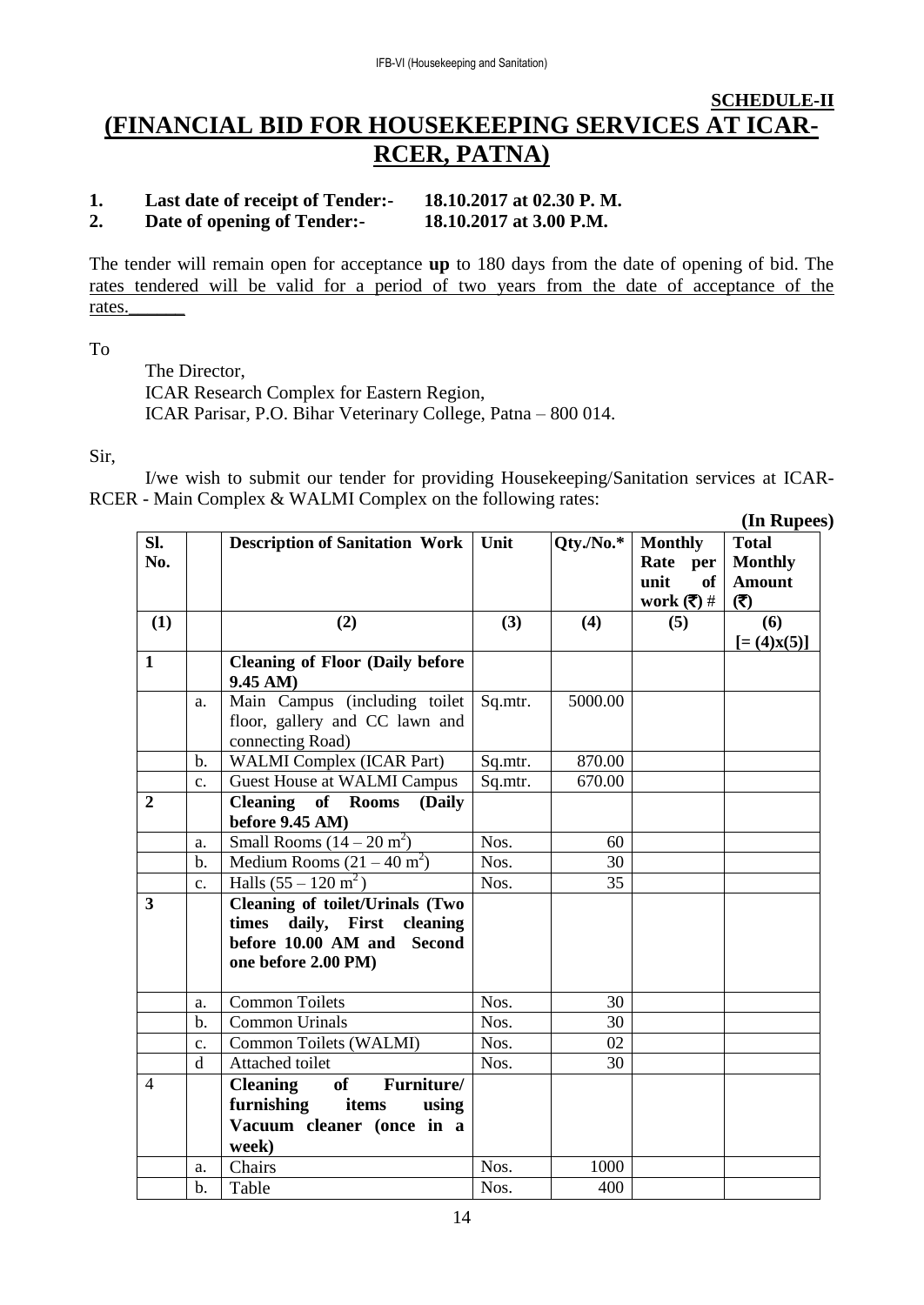|   | $C_{\bullet}$                    | Sofa                                                                                                                                                                     | Nos.                      | 40  |         |  |
|---|----------------------------------|--------------------------------------------------------------------------------------------------------------------------------------------------------------------------|---------------------------|-----|---------|--|
|   | d.                               | Carpet                                                                                                                                                                   | Sq.mtr.                   | 800 |         |  |
| 5 |                                  | <b>Cleaning</b> of Miscellaneous<br>items (once in a month)                                                                                                              |                           |     |         |  |
|   | a.                               | Ceilings                                                                                                                                                                 | Sq.mtr.                   | 700 |         |  |
|   | b.                               | Artificial partitions                                                                                                                                                    | Sq.mtr.                   | 450 |         |  |
|   | $C_{\bullet}$                    | Reception desks                                                                                                                                                          | Nos.                      | 02  |         |  |
|   | d                                | Doors, window panes, grills of<br>iron gates                                                                                                                             | Nos.                      | 650 |         |  |
|   | e                                | Artificial plants                                                                                                                                                        | Nos.                      | 15  |         |  |
| 6 |                                  | Proper and efficient disposal<br>of office waste in the Dustbin<br>and the transportation of<br>waste to proper dumping site<br>of complex. (Once daily before<br>10 AM) | Nos. of<br><b>Dustbin</b> | 50  |         |  |
|   |                                  |                                                                                                                                                                          |                           |     | Total** |  |
|   | <b>GST</b><br><b>Grand Total</b> |                                                                                                                                                                          |                           |     |         |  |
|   | <b>Grand Total (In Words)</b>    |                                                                                                                                                                          |                           |     |         |  |

**\* I/We fully understand that this quantity will be taken into account, only for the purpose of evaluation/comparison of bids, and, that during actual implementation of contract, the actual quantity may vary as per actual demand.**

**\*\* I/We also fully understand that as and when the Union Ministry of Labour enhances the statutory Minimum Wages, the total wages quoted in my/our bid would also increase in equal proportion, in accordance with the Minimum Wages Act, 1948.** 

**# The rate quoted must include all charges including service charge and the Institute will not bear any extra charge under any circumstances.**

I/we agree to the forfeiture of the earnest money deposited by me/us in connection with this tender if I/we fail to comply with any of the terms & conditions in whole or in part as laid down in the quotation form. We have carefully read the terms and conditions of the tender and agree to abide by these in letter and spirit.

Any other terms and conditions that the tender(s) would like to specify form a part of this schedule only:-

Signature \_\_\_\_\_\_\_\_\_\_\_\_\_\_\_\_\_\_\_\_ Name and address of the firm with Phone No./Mobile No. Email address: Name of Firm's Bank: Name of Bank Branch Bank Account No.: IFSC Code: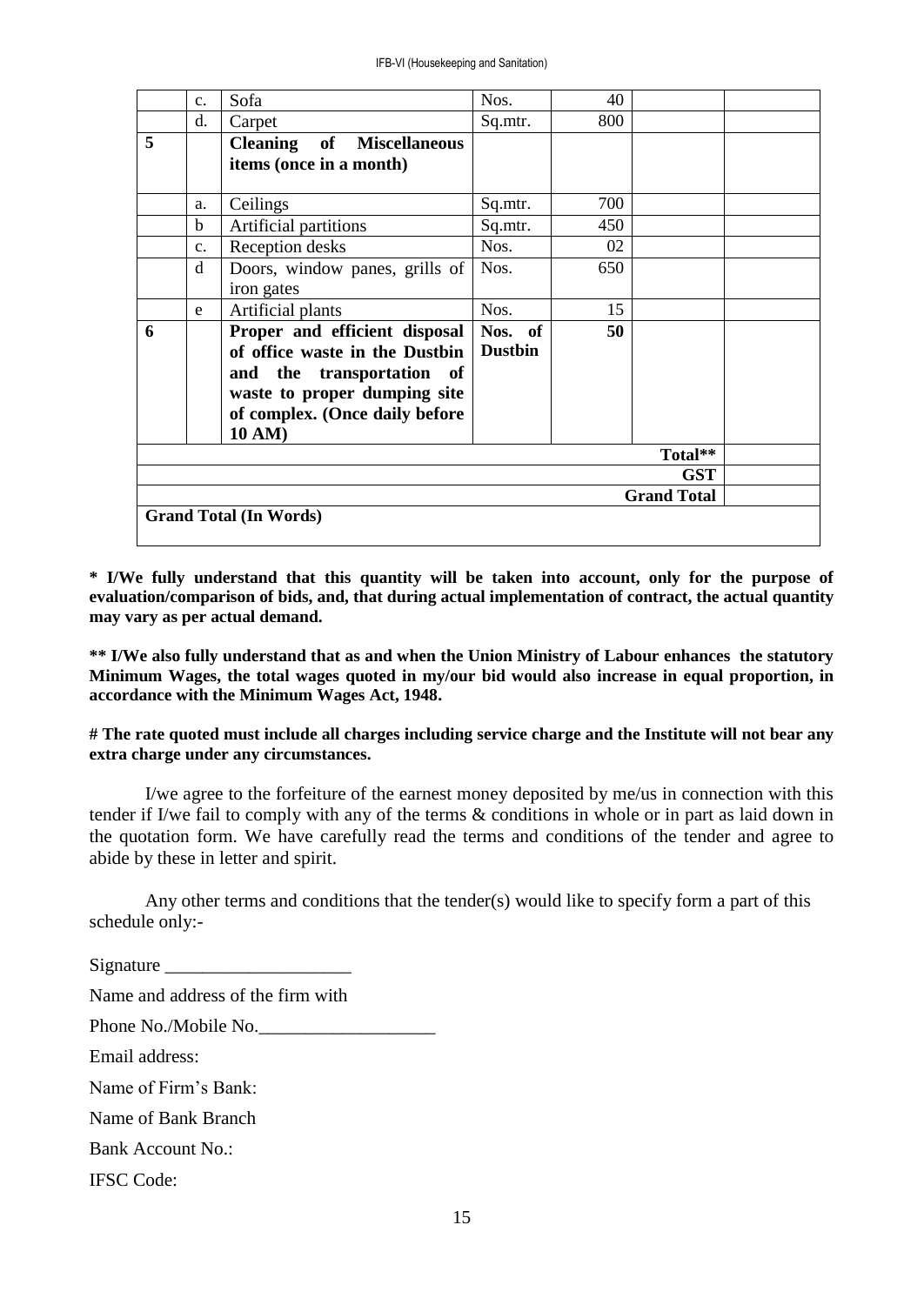# **SPECIAL TERMS & CONDITIONS** OF THIS **BIENNIAL CONTRACT**

Keeping in view the guidelines enunciated by the Ministry of Finance, Department of Expenditure in the Manual of Procurement of Good & Services, 2006 in accordance with the new General Financial Rules (GFR), 2017, it has been decided to introduce the element of Price Variation for labour-element (hereby stipulated at 50% in accordance with these guidelines) at the time of regular half-yearly Wage-Revisions by the Ministry of Labour, Govt. of India. The **illustrative formula for price variation clause** is **reproduced** below, from the aforestated **GoI, MoF Manual**, followed by **an illustrative example for using this price variation formula**:-

# **ILLUSTRATIVE FORMULA FOR PRICE VARIATION CLAUSE**

The **formula** for **Price Variation** should **ordinarily include** a **fixed element**, a **material element** and a **labour element**. The figures representing the **material element** and the **labour element** should **reflect** the corresponding proportion of **input costs**, while the **fixed element** may **range** from **10** to **25%**. That portion of the price represented by the **fixed element**, will **not** be **subject** to **variation**. The **portions** of the **price** represented by the **material element** and **labour element** alone will **attract price variation**. The **formula** for **price variation** will thus be:

$$
P_1 = P_0 \{F + a (M_1/M_0) + b (L_1/L_0)\} - P_0
$$

- **W**here **P<sup>1</sup>** is the **adjustment amount** payable to the supplier (a minus figure will indicate a reduction in the Contract Price)
- **P<sup>0</sup>** is the **Contract Price** at the **base-level**.

**2.**

- **F** is the **Fixed element** not subject to Price variation.
- **a** is the **assigned percentage** to the **material element** in the Contract price.
- **b** is the **assigned percentage** to the **labour element** in the Contract price.
- **L<sup>0</sup>** and **L<sup>1</sup>** are the **wage indices** at the **base month and year** and at the **month and year** of **calculation** respectively.
- **M<sup>0</sup>** and **M<sup>1</sup>** are the **material indices** at the **base month and year** and at the **month and year of calculation** respectively.

**3.** If more than one major item of material is involved, the material element can be broken up into two or three components such as Mx, My & Mz.

Where **price variation clause** has to be **provided** for **services** (with **insignificant inputs** of **materials**) as **for example** in **getting Technical assistance** normally **paid** in the **form** of **per diem rates**, the **price variation formula** should have **only two elements** viz. a **high fixed element** and a **labour element**. The **fixed element** can in **such cases** be **50%** or **more**, depending on the **markup** by the **supplier** of the **Per diem rate** *vis-à-vis* the **wage rates**.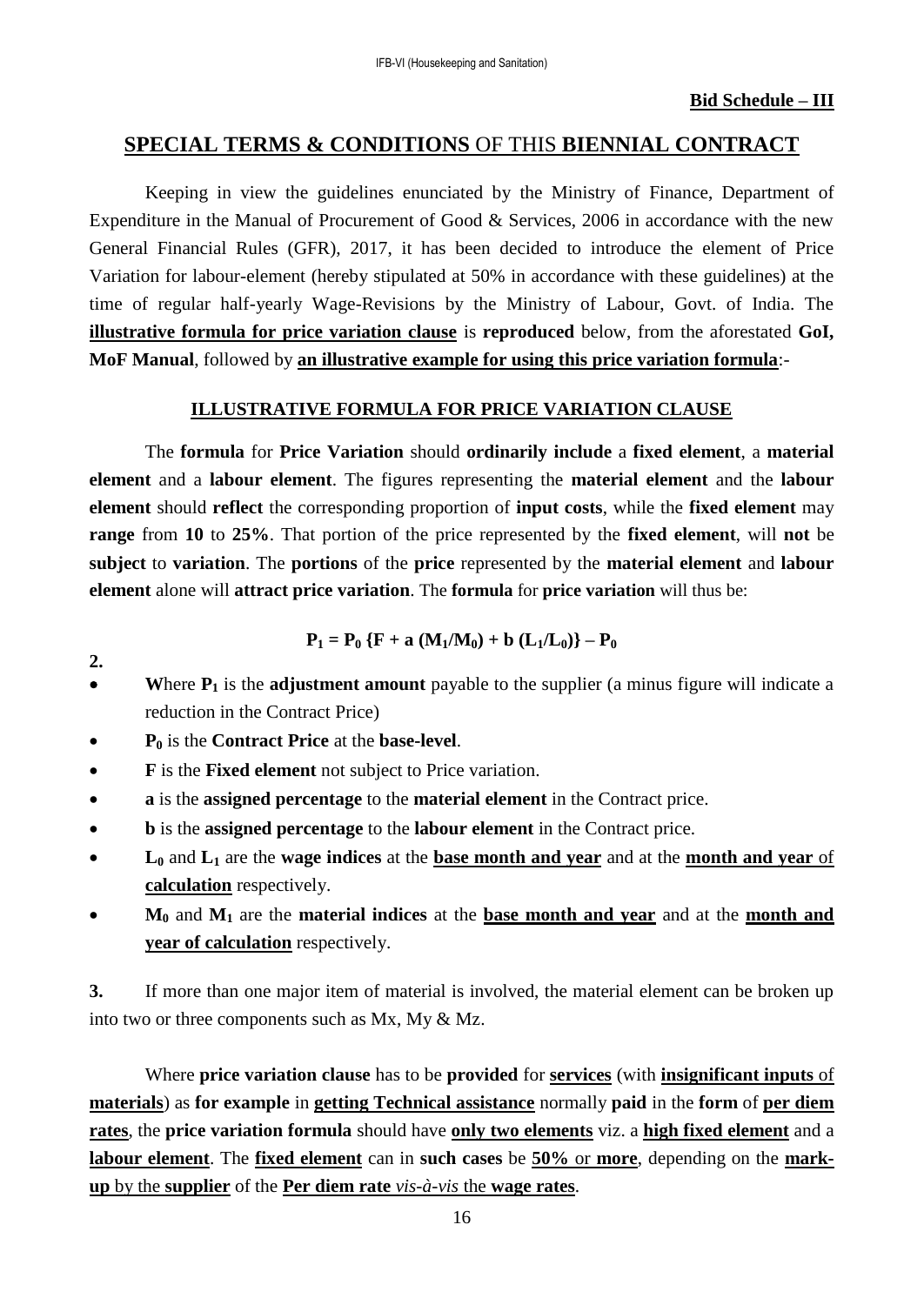- *4. Following conditions would be generally applicable to Price Adjustment:-*
	- *(a) Base dates shall be due dates of opening of tenders.*
	- *(b) Date of adjustment shall be mid point of manufacture.*
	- *(c) No price increase is allowed beyond original DP, unless the delay is attributable to the buyer.*
	- *(d) Total adjustment will be subject to maximum ceiling prescribed in the contract.*
	- *(e) No price adjustment shall be payable on the portion of contract price paid to the contractor as an advance payment.*

# **AN ILLUSTRATIVE EXAMPLE FOR USING PRICE VARIATION FORMULA**

As per the clause 3 of the guidelines of Ministry of Finance on "Illustrative Formula for Price Variation Clause" reproduced at preceding Annexure-II, the Price Variation Formula should have only two elements viz. a high Fixed Element and a Labour Element. The Fixed Element can in such cases be **50%** or more.

Accordingly, in case of our IFB - VI, inviting bids for Job-Rate-Contract for Job-Schedule Nos. 1 & 2, it is decided to have the only following two elements in our Price Variation Formula:-

- i) Fixed Element: It will be 50% of each & every Job-Rate quoted by the Bidder.
- ii) Labour Element: It will equally be 50% of each and every Job-Rate Contract quoted by the Bidder. This element will be variable, exactly as per the Minimum Wages fixed from time to time, by the Ministry of Labour, Govt. of India, for different categories & workmen viz. Agricultural / Highly-skilled, Skilled …. etc. as the case may be.

For example, suppose, a successful contractor has quoted the rate of Rs.200/- for a certain Job-Work. Then, Rs.100/- (i.e. 50%) of this job-rate would be taken to be the fixed element and would not be subject to any change during the entire period of contract.

However, the remaining 50% of Job-rate (i.e. Rs.100/-) would constitute the labourcomponent of job-rate, and would vary exactly as per the Govt. of India, Ministry of Labour, Rate-Revision for Minimum Wages. **So, in case the Central Govt. increases Minimum Wages by x%**, then the increase in Labour Component would equally be x%.

Thus, in this case, if the Minimum Wages is enhanced by, say, 10%, then the contractor would get Rs.210/-, as labour-component-rate of Rs.100/- is increased to Rs.110/- on account of 10% increase in Minimum Wages notified by Central Government.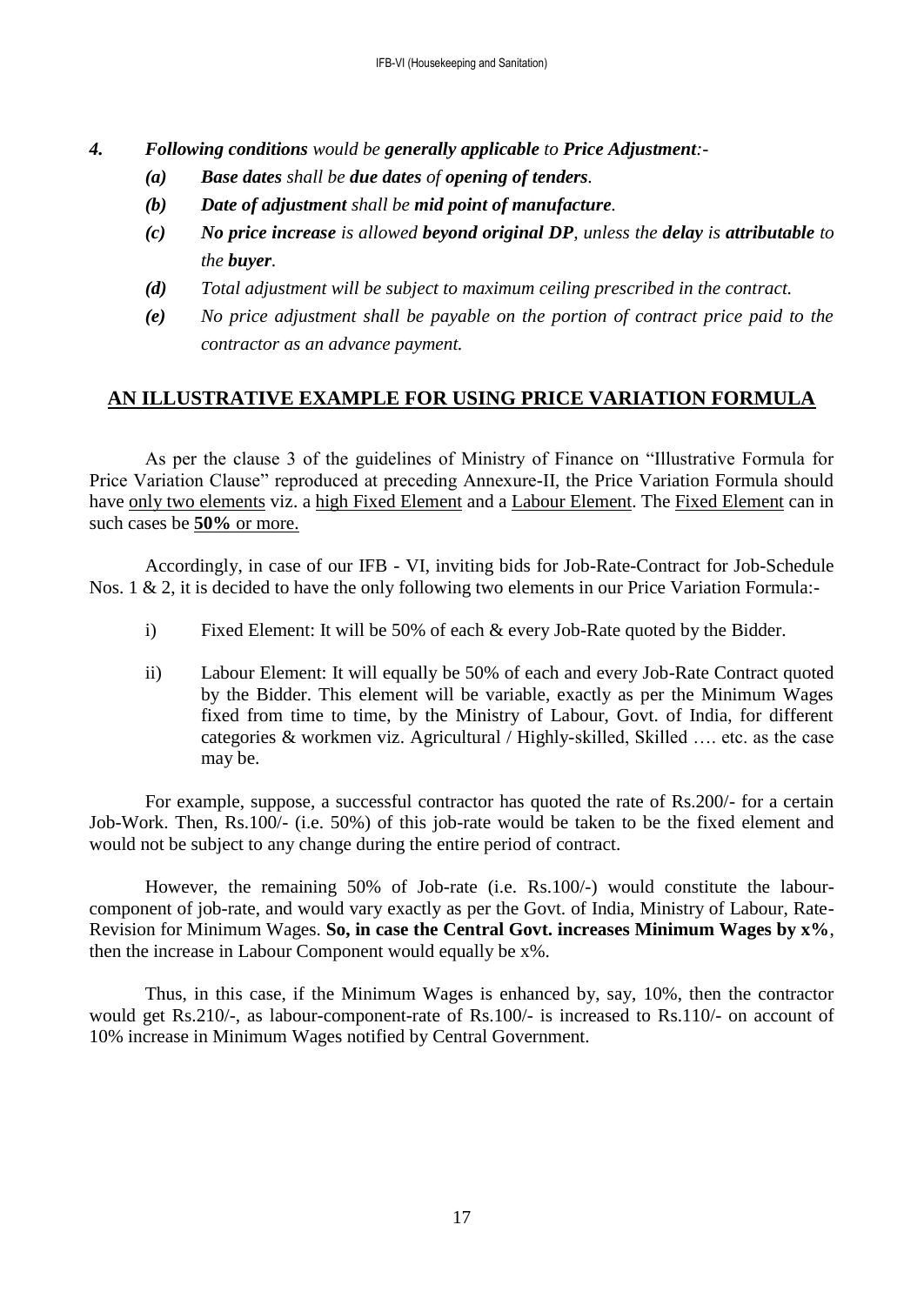# **ANNEXURE - I**

# **DRAFT SPECIMEN AGREEMENT**

This agreement is made at ICAR-RCER, Patna on day of (month/year) between ICAR Research Complex for Eastern Region, ICAR Parisar, P.O. Bihar Veterinary College, Patna – 800014 (hereinafter called ICAR-RCER, Patna) through Director, which term shall include its successors, assignees etc. on the first part and  $\frac{1}{\sqrt{2}}$  (name  $\&$  address of the firm), \_\_\_\_\_\_\_\_\_\_\_\_\_\_\_\_\_\_\_\_\_ (hereinafter called the Firm) which term shall include its authorized representatives, successor, assignees etc. on the other part.

Whereas the **ICAR-RCER, Patna** has decided to assign the Bi-Annual job work contract for providing **Housekeeping and Sanitation services** as listed in the bidding document under IFB-I at ICAR-RCER, Patna to the Firm on the terms and conditions hereinafter contained.

NOW IT IS HEREBY AGREED by and between the parties hereto as follows:

- 1. This agreement shall come into force w.e.f.  $(date)$  and will remain in force for a period for **two years** but can be terminated by ICAR-RCER, Patna by giving one calendar month's notice in writing of its intentions to terminate the Agreement. The Agreement can be renewed, on mutually agreed terms.
- 2. The firm shall be responsible for Bi-Annual job work contract for providing **Housekeeping and Sanitation services** as listed in the bidding document under IFB-VI at ICAR-RCER, Patna.
- 3. The **firm** will **provide full particulars** of **every worker deployed by it for providing the services** and **get** their **character and antecedents verified** from the **Police Authorities**.
- 4. **All personnel posted at premises** shall **at all times** and for all purpose be deemed to be employee of the firm and the ICAR-RCER, Patna shall have no liability on this account in any manner.
- 5. That the Firm shall ensure that all persons deployed at ICAR-RCER, Patna premises are of good character, well behaved and otherwise competent and qualified to perform the work for which they are deployed.
- 6. The ICAR-RCER shall have the right to ask for the removal from the ICAR-RCER premises, in respect of any personnel considered by the ICAR-RCER, Patna to be incompetent, disorderly or for any other reason, and such person shall not again be deployed without the consent of the ICAR-RCER, Patna.
- 7. The manpower deployed by the Agency should work as per the working days and timings of the ICAR-RCER, Patna. No extra wages will be paid for attending office on weekends, holidays and late - sitting.
- 8. Monthly consolidated charges for job/ work contract for providing the above-cited services at ICAR-RCER, Patna, as per the terms and conditions specified in General Information and other term and condition of the Contract, (Annexure I & II) Scope of work in the tender document including all the taxes viz. GST and other taxes as applicable will be paid to the firm by the Institute. The firm will raise a bill of this amount on 1st working day of every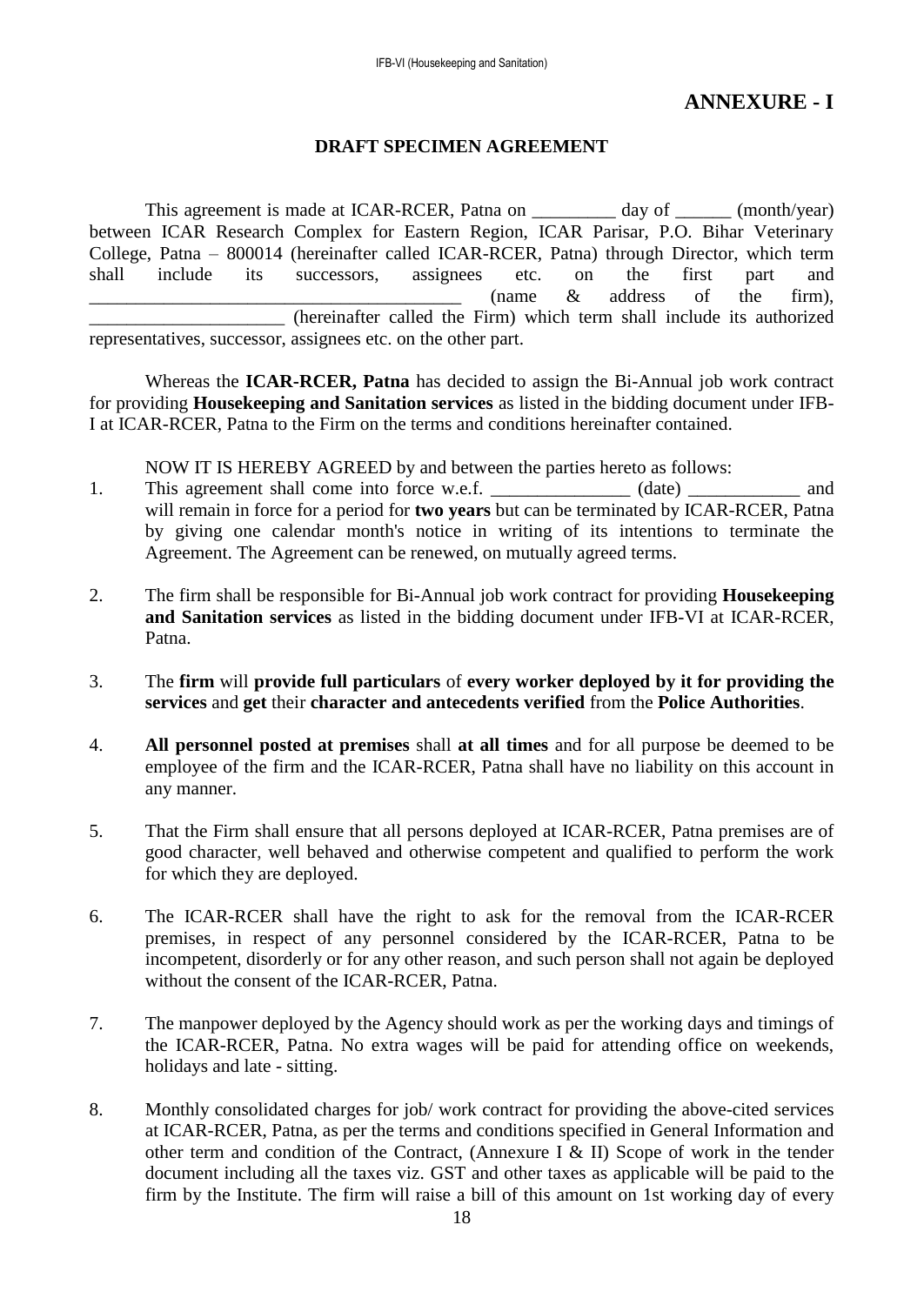month and the payment released by the Institute in the form of crossed cheque payment to the firm subject to satisfactory performance / delivery of contracted job / work/ services. Copies of documents such as deposit challan alongwith list of persons showing deposit of ESIC, EPF with the concerned agencies are also to be deposited with the bill.

- 9. The deduction of income tax from the bills of the Agency will be made at source as per rates applicable from time to time.
- 10. In case of dispute between the parties, the matter shall be referred to the sole Arbitrator appointed by the ICAR-RCER, Patna. The decision of the sole arbitrator shall be final and binding in any respect of any dispute between the parties.
- 11. That the Firm shall issue uniforms to all their employees engaged, which they shall wear while on duty.
- 12. That the firm shall issue identity card to each of the workers engaged for entry into ICAR-RCER, Patna premises.
- 13. That the Firm shall ensure the successful implementation of the terms and conditions of the agreement by proper control and supervision of the work.
- 14. That in case the Firm fails to perform any of the terms and conditions of this agreement or commits any breach of the contract, the Director ICAR-RCER, Patna may cancel the contract.
- 15. That the Firm agrees to discharges all their legal obligations in respect of their workers in respect of their wages and services conditions and shall also comply with all the rules and regulations and provisions of law in force that may be applicable to them from time to time, viz. obligations under Contract labour (Regulation & Abolition) Act. 1970, workmen's Compension Act, 1943, E.P.F., E.S.1. & M.P. Act, 1947 etc. Firm agrees to indemnify and keep indemnified ICAR-RCER, Patna on account of any failure to comply with the obligations under various laws or damage to ICAR-RCER, Patna due to acts/omissions of Firm.
- 16. It is also agreed that under no circumstances, the volunteers and/ or the employees/ workmen of the Firm shall be treated, regarded or considered or deemed to be the employees of the ICAR-RCER, Patna and the Firm alone shall be responsible for their remuneration, wages and other benefits etc. Firm shall indemnify and keep indemnified the ICAR-RCER, Patna against any claim that it may have to meet towards the employees/ workmen of the Firm. Firm's employees/ workmen shall have no claim to absorption/ regularization and financial benefits etc. that are admissible to regular employees in the office of ICAR-RCER, Patna.
- 17. The contract is subject to the conditions that the firm shall comply with all the laws and by laws of Central Govt. / State Govt. as applicable relating to this contract.
- 18. In case of any loss or damage to the property of the Institute, which is attributable to the firm, full damages will be recovered from the firm.
- 19. The Firm shall not transfer its right or sub- contract to anyone else.
- 20. The Firm or its workers shall not misuse the premises allotted to them for any purpose other than for which contract is awarded.
- 21. The Firm shall devote its full attention in service to ensure highest quality in all aspects and discharge its obligations under the" contract with trust deligently and honestly.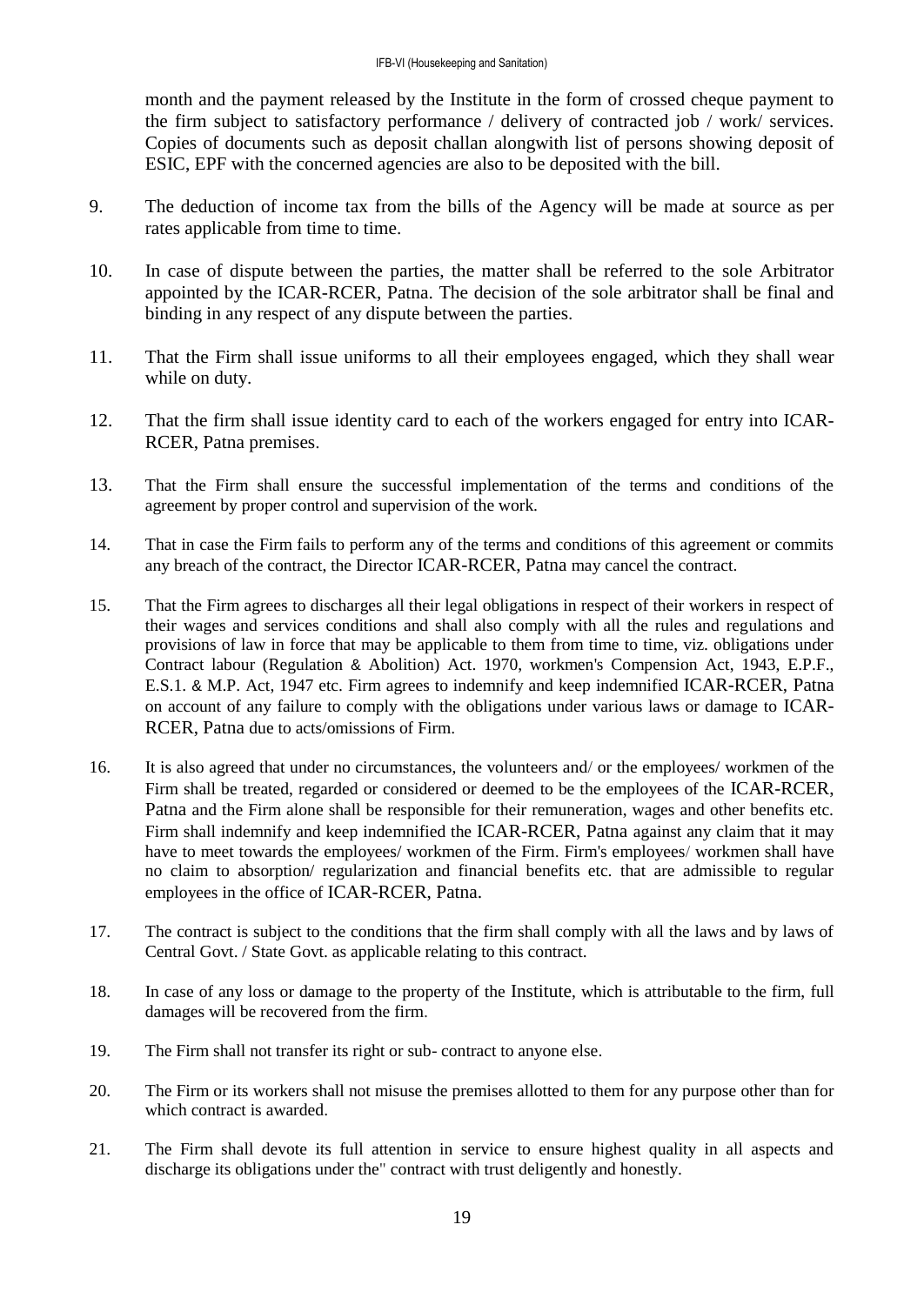- 22. In case of any accident/loss of life of the workers during discharging duties, compensation to be given to the workers will be borne by the Firm.
- 23. There will be surprise checking by an Officer. Shortcomings, if any pointed out by him shall be restored by the contractor within 24 hours of its bringing to his notice.
- 24. The firm shall provide a Coordinator for immediate interaction with the organization.
- 25. The terms and conditions as stipulated in the tender documents and enclosed herewith, shall be part of the agreement.

## **PENALTY CLAUSE: LIQUIDATED DAMAGES CLAUSE**

- 1. An amount of Rs.2000/- will be levied as liquidated damages per day whenever and wherever it is found that the work is not up to the mark in any Section. It will be brought to the notice of the supervisory staff of the firm and if no action is taken within one hour liquidated damages clauses will be invoked.
- 2. Any misconduct/ misbehavior on the part of the manpower deployed by the agency will not be tolerated and such persons will have to be replaced immediately.
- 3. If the required number of workers/supervisor are less than the minimum required penalty of Rs.1000/- per worker per day will be deducted from the bill.

The decision of Director, ICAR-RCER, Patna shall be final and binding on the contractor/agency in respect of any clause covered under the contract and any matter incidental to the contract.

IN WITNESS whereof the parties have executed those present on the day, month and year as mentioned above.

(Name & Address of the firm) **(For the Institute)**

Witness:-

1. \_\_\_\_\_\_\_\_\_\_\_\_\_\_\_\_\_\_\_\_\_\_

2. \_\_\_\_\_\_\_\_\_\_\_\_\_\_\_\_\_\_\_\_\_\_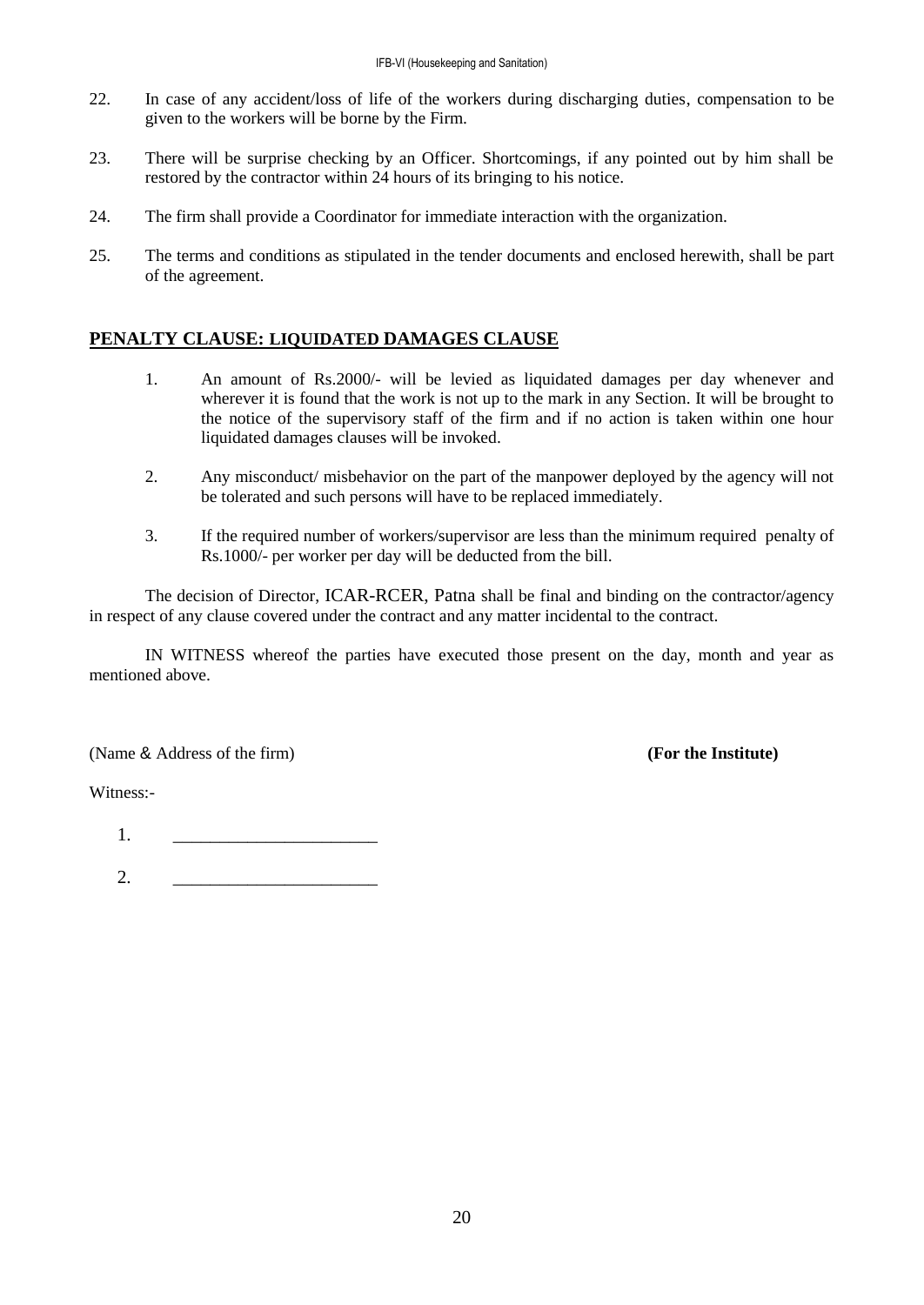# **MODEL BANK GUARANTEE FORMAT FOR FURNISHING EMD**

Whereas M/s ………………..……………………… (hereinafter called the "tenderer") has submitted their offer dated…………………………….………………….…………… for the supply of ……………………………………….. (hereinafter called the "tender") against the purchaser's tender enquiry No. ……………………………………………..

KNOW ALL MEN by these presents that WE ………………………………………… of ……………………………………………. having our registered office at ……………………………………………………………. are bound unto …………………. (hereinafter called the "Purchaser) in the sum of ……………………………for which payment will and truly to be made to the said Purchaser, the Bank binds itself, its successors and assigns by these presents. Sealed with the Common Seal of the said Bank this ……… day of …… 2017.

THE CONDITIONS OF THIS OBLIGATION ARE:

- (1) If the tenderer withdraws or amends, impairs or derogates from the tender in any respect within the period of validity of this tender.
- (2) If the tenderer having been notified of the acceptance of his tender by the Purchaser during the period of its validity:
	- a) If the tenderer fails to furnish the Performance Security for the due performance of the contract.
	- b) Fails or refuses to accept/execute the contract.

We undertake to pay the Purchaser up to the above amount upon receipt of its first written demand, without the Purchaser having to substantiate its demand, provided that in its demand the Purchaser will note that the amount claimed by it is due to it owing to the occurrence of one or both the two conditions, specifying the occurred condition or conditions.

This guarantee will remain in force up to and including 45 days after the period of tender validity and any demand in respect thereof should reach the Bank not later than the above date.

> (Signature of the authorized officer of the Bank) …………………………………………………………. …………………………………………………………. Name and designation of the officer

………………………………………………………………. Seal, name & address of the Bank and address of the Branch